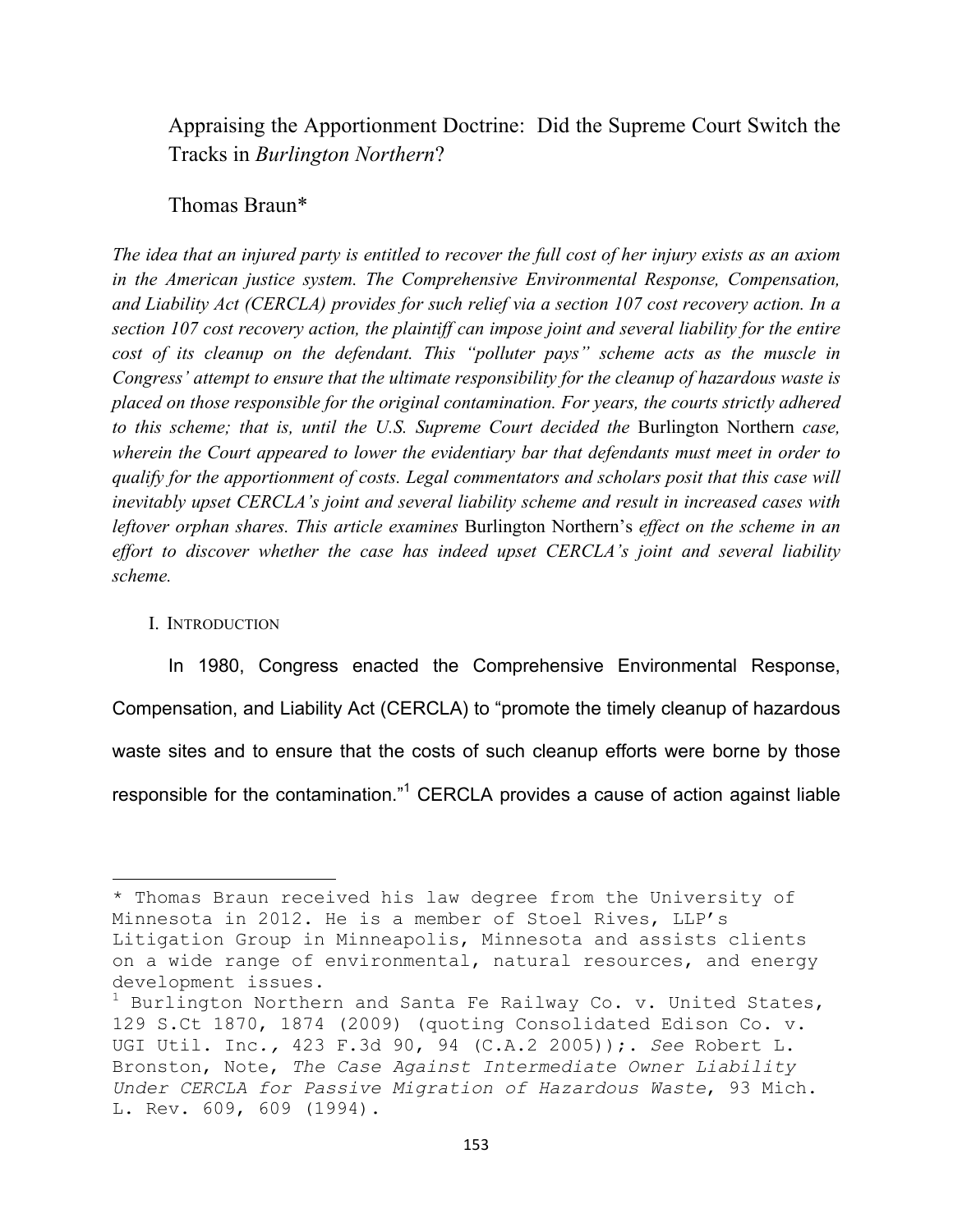parties in order to recover cleanup costs incurred in remediating a contaminated site.<sup>2</sup> In addition, CERCLA allows parties found liable for cleanup costs to seek contribution from other liable parties. $3$  The difference between a cost recovery action under section 107 and a contribution claim under section 113, is that in a section 107 cost recovery action a party can impose joint and several liability for the entire cost of its cleanup on the defendant.<sup>4</sup> This liability scheme is known as a "polluter pays" scheme, the goal of which is to "place the ultimate responsibility for the clean-up of hazardous waste on those responsible for problems caused by the disposal of chemical poison."<sup>5</sup> The U.S. Supreme Court recently decided a case that many scholars posited would greatly upset CERCLA's joint and several liability scheme by making it easier to divide and apportion liability between parties, which would result in the government picking up the tab for a higher proportion of remediation costs. This paper reviews the effect of *Burlington*  Northern and Santa Fe Railway Co. v. United States<sup>6</sup> on this scheme and concludes that, although the Supreme Court's decision could result in an increase in defendants utilizing the theory of apportionment in order to pay a smaller share of the total remediation cost, the district courts have distinguished the case and continued to find joint and several liability. Part II of this paper explains the liability scheme set forth in CERCLA, including joint and several liability and potential defenses. Part III outlines divisibility and apportionment as an alternative to joint and several liability as it existed pre-*Burlington Northern* in addition to examining the *Burlington Northern* decision itself.

 $\frac{1}{2}$  42 U.S.C. § 9607 (2008).

<sup>3</sup> *Id.* at § 9613(f).

<sup>4</sup> Axel Johnson, Inc. v. Carroll Carolina Oil Co., Inc., 191 F.3d 409, 415 (4th Cir.1999).

<sup>&</sup>lt;sup>5</sup> Florida Power & Light Co. v. Allis Chalmers Corp., 893 F.2d 1313, 1317 (11th Cir. 1990).

<sup>6</sup> *Burlington Northern*, 128 S.Ct. 1870 (2009).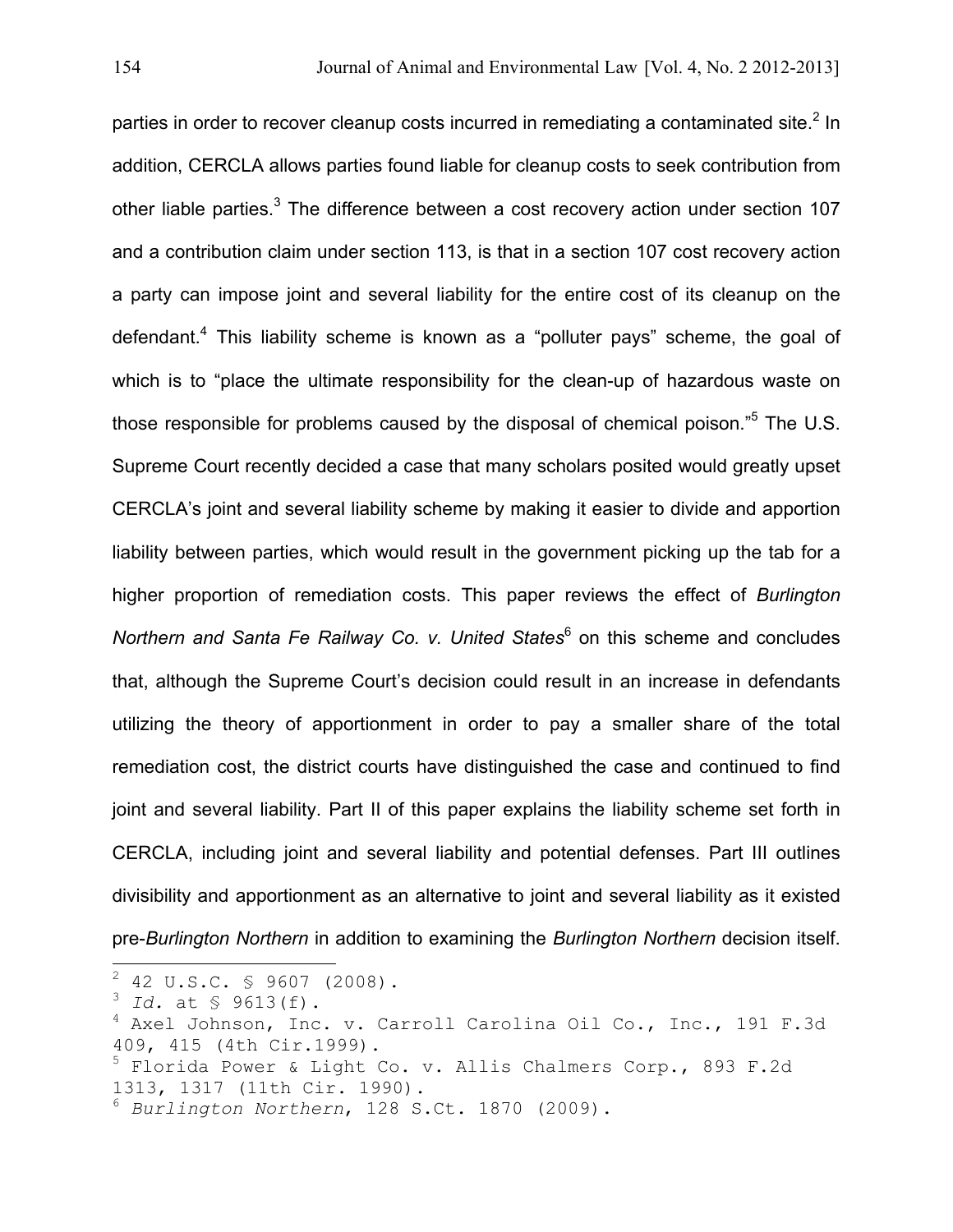Part IV theorizes the ways in which *Burlington Northern* could affect subsequent cases involving divisibility and apportionment. Part V analyzes post-*Burlington Northern* cases and explains how the district courts have distinguished *Burlington Northern* and continued to impose joint and several liability. Part VI concludes this paper.

II. CERCLA

In order for a plaintiff to establish CERCLA liability, he must prove four elements:

(1) hazardous substances were disposed of at a "facility"; (2) there has been a "release" or "threatened release" of hazardous substances from the facility into the environment; (3) the release or threatened release has required or will require the expenditure of "response costs" consistent with the National Contingency Plan; and (4) the defendant falls within one of four categories of responsible parties.<sup>7</sup>

Despite the numerous requirements to prove a prima facie case, perhaps the most important, and most often litigated, element is the establishment of the defendant as a potentially responsible party (PRP).

A. JOINT AND SEVERAL LIABILITY

Under its "polluter pays" scheme, CERCLA imposes strict liability for environmental contamination on four categories of potentially responsible parties.<sup>8</sup> While CERCLA's text does not mention joint and several liability, the federal courts imposed the doctrine of joint and several based on the principles of the Restatement.<sup>9</sup> In fact, a reference to joint and several liability was removed from the bill, most likely to "avoid a mandatory legislative standard applicable in all situations which might produce

 $\frac{1}{7}$  42 U.S.C. § 9607(a).

<sup>8</sup> Bronston, *supra* note 1, at 609.

<sup>9</sup> *See* 42 U.S.C. § 9607(a) (2010); *see also* In the Matter of Bell Petroleum, 3 F.3d 889, 894 (1993).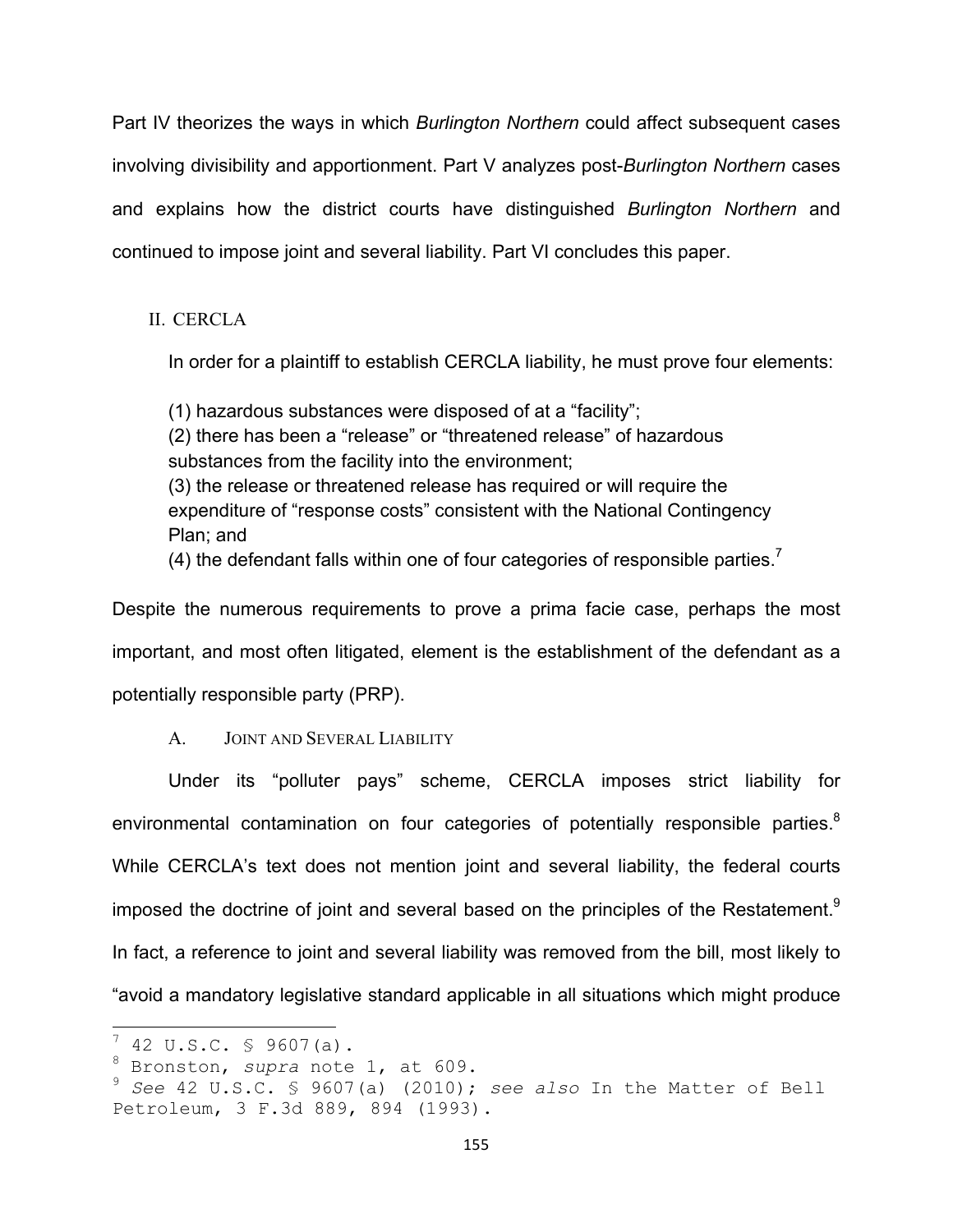inequitable results in some cases." $10$  This judicial determination came with the tacit approval of Congress in 1986, when CERCLA was assessed and amended by the Superfund Amendments and Reauthorization Act (SARA) and Congress declined to mandate joint and several liability.<sup>11</sup> However, during the debate on the bill, Representative John Dingell stated that nothing in the bill was intended to change the current scheme.<sup>12</sup> Under that scheme, the four categories of potentially responsible parties (PRP) are:

(1) the owner and operator of a vessel or a facility;

(2) any person who at the time of disposal of any hazardous substance owned or operated any facility at which such hazardous substances were disposed of;

(3) any person who by contract, agreement, or otherwise arranged for disposal or treatment, or arranged with a transporter for transport for disposal or treatment, of hazardous substances owned or possessed by such person, by any other party or entity, at any facility or incineration vessel owned or operated by another party or entity, and containing such hazardous substances; and

(4) any person who accepts or accepted any hazardous substances for transport to disposal or treatment facilities, incineration vessels or sites selected by such person, from which there is a release, or a threatened release which causes the incurrence of response costs, of a hazardous substance.<sup>13</sup>

 $10$  United States v. Chem-Dyne Corp., 572 F. Supp. 802, 806, 808 (S.D. Ohio 1983).

 $11$  United States v. Brighton, 153 F.3d 307, 329 (6th Cir. 1998). <sup>12</sup> *See* 132 Cong. Rec. 29,716, 29,737 (daily ed. Oct. 8, 1986) (statement of Representative Dingell, explaining that "nothing in this legislation is intended to change the application of the uniform Federal rule of joint and several liability enunciated in the Chem-Dyne case" and that "the standard of potentially responsible parties at Superfund sites is strict, joint and several, unless the responsible parties can demonstrate that the harm is divisible," and statement of Representative Glickman indicating that SARA follows the result in Chem-Dyne and "traditional and evolving principles of common law").  $13$  42 U.S.C. § 9607(a)(1)-(4) (2008).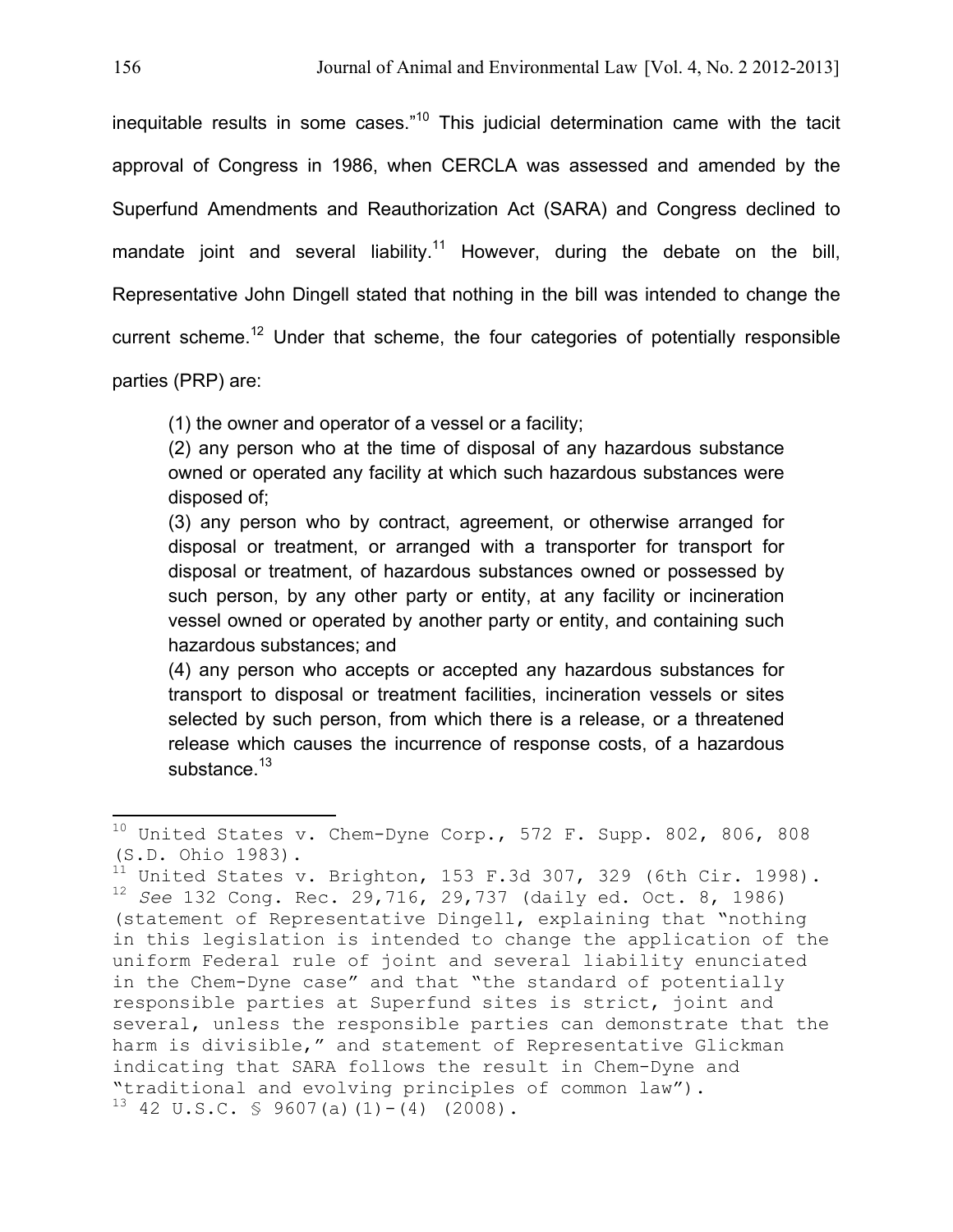Once a person or entity is found to be a PRP, he may be compelled to cleanup a contaminated site or reimburse another party who undertakes the action.<sup>14</sup> A PRP may be liable for these costs even if he is not at fault.<sup>15</sup> In addition, the statutes of limitations on these claims do not begin to run until response actions are underway, thus rendering parties potentially liable for contamination that occurred decades in the past.<sup>16</sup>

### B. DEFENSES TO LIABILITY UNDER CERCLA

The heavy consequences of liability under CERCLA provide a strong incentive for parties to try and avoid liability; however, CERCLA includes few defenses. The original legislation included only limited defenses; that is, that a PRP may escape liability if he can prove that the disposal of a hazardous substance was caused by an act of God, by war, by a third party other than an employee or agent of the defendant, or one whose act or omission occurs in connection with a contractual relationship with the defendant, or by some combination thereof.<sup>17</sup> In 1986, however, SARA added another defense - the innocent purchaser defense.<sup>18</sup> SARA amended the definition of "contractual relationship" in § 9607(b) to exclude contracts for the acquisition of real property where the buyer can establish that (a) it acquired the property after the

 $14$  Cooper Industries, Inc. v. Aviall Services Inc., 543 U.S. 157, 161 (2004).

 $15$  The statute adopts the strict liability standard of 33 U.S.C. §1321, the Clean Water Act. 42 U.S.C. § 9601(32). *See* New York v. Shore Realty Corp., 759 F.2d 1042 (2d Cir. 1985).  $16$  42 U.S.C. \$9613(g) (2008).

<sup>&</sup>lt;sup>17</sup> *Id.* at  $\frac{1}{5}$  9607(b)(1)-(4).

<sup>18</sup> Eva Fromm O'Brien & Carol R. Boman, *The Due Diligence Dilemma: How Much is Enough?*, 3 A.B.A. SEC. ENV'T, ENERGY, & RESOURCES L. 155, 155 (2004). Innocence was not a defense until the SARA in 1986. *See* Midlantic Nat'l Bank v. New Jersey Dept. of Envtl. Prot., 474 U.S. 494 (3d Cir.1986); Phila. Elec. Co. v. Hercules, 762 F.2d 303 (3d Cir.1985).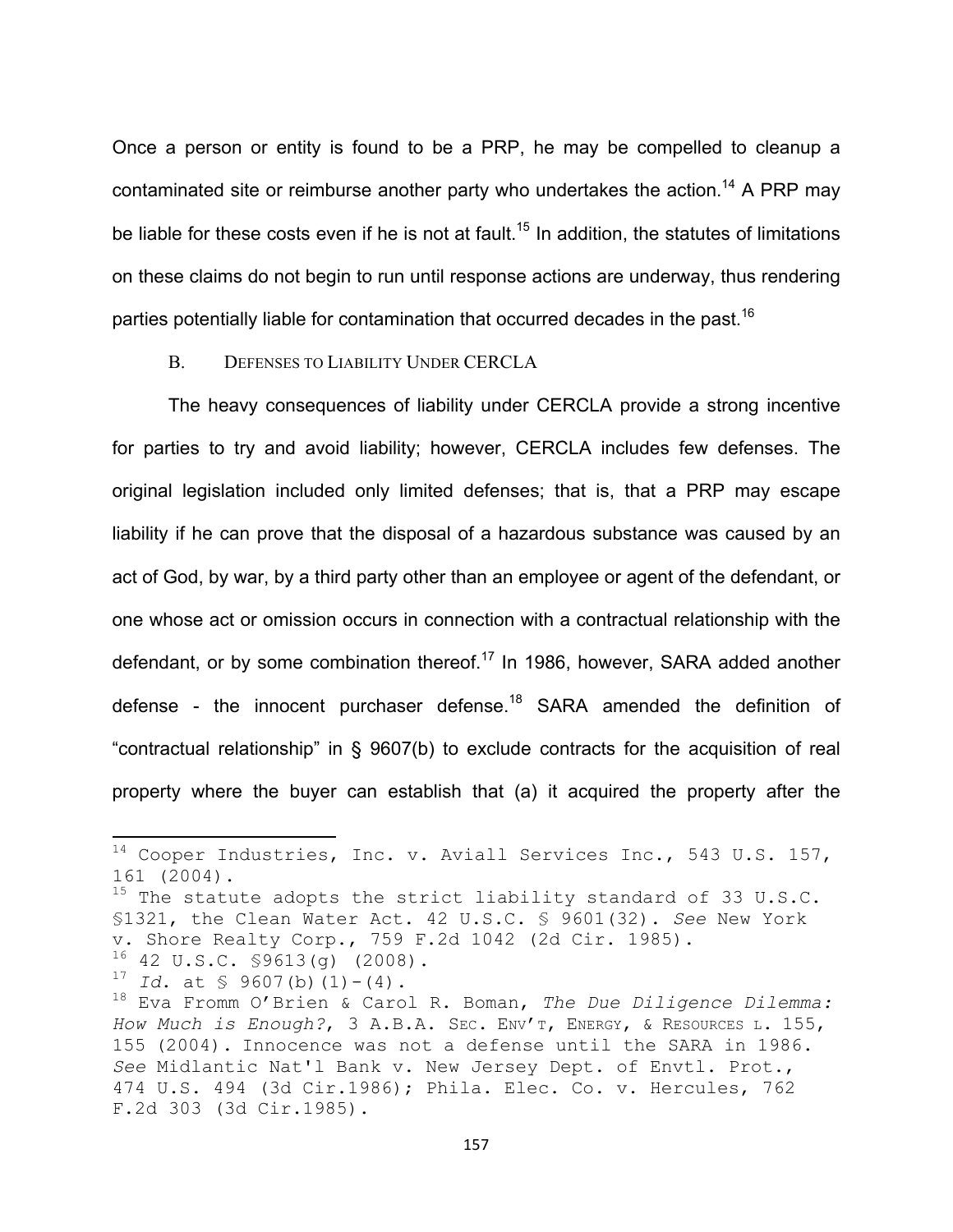hazardous substance release occurred and (b) before the acquisition, it had no knowledge and no reason to know of the contamination.19

More recently, the bona fide prospective purchaser defense is available to purchasers who bought property after the adoption of the Small Business Liability Relief and Brownfields Revitalization Act in 2002.<sup>20</sup> Congress inserted this defense because at the time of its adoption, numerous brownfields remained vacant because potential buyers feared acquiring liability under CERCLA along with the property.<sup>21</sup> The innocent purchaser defense did not protect a knowing buyer of a contaminated brownfield site. $^{22}$ The bona fide prospective purchaser defense protects a purchaser who acquired contaminated property after the January 11, 2002 enactment of the law and who can

prove:

VI. All disposal of hazardous substances occurred prior to that purchaser's acquisition of the property;

VII. Prior to acquiring the property the purchaser made "all appropriate inquiries" about the ownership and uses of the property in accordance with "generally accepted good commercial and customary standards;"

VIII. The purchaser provided all legally required notices with respect to the discovery or release of hazardous substances at the facility;

IX. The purchaser exercised appropriate care with respect to hazardous substances found at the facility by taking reasonable steps to: (1) stop continuing releases; (2) prevent any threatened future release; and (3) prevent or limit human, environmental, or natural resource exposure to any previously released hazardous substances;

X.The purchaser provided full cooperation, assistance, and access to governmental or private parties authorized to perform response actions or natural resource restoration at the facility;

XI. The purchaser complied with any land-use restrictions established or relied on in connection with a response action, and does not impede the effectiveness of any institutional controls;

**<sup>19</sup>** *Id. CON* 

 $20$  42 U.S.C. § 9601(40) (2008).

<sup>21</sup> David B. Hird, *Federal Brownfields Legislation*, 3 A.B.A. SEC. ENV'T, ENERGY, & RESOURCES L. 40, 43 (2010).

<sup>22</sup> *Id.* (citing 42 U.S.C. §§ 9601(40), 9607(r)(1)).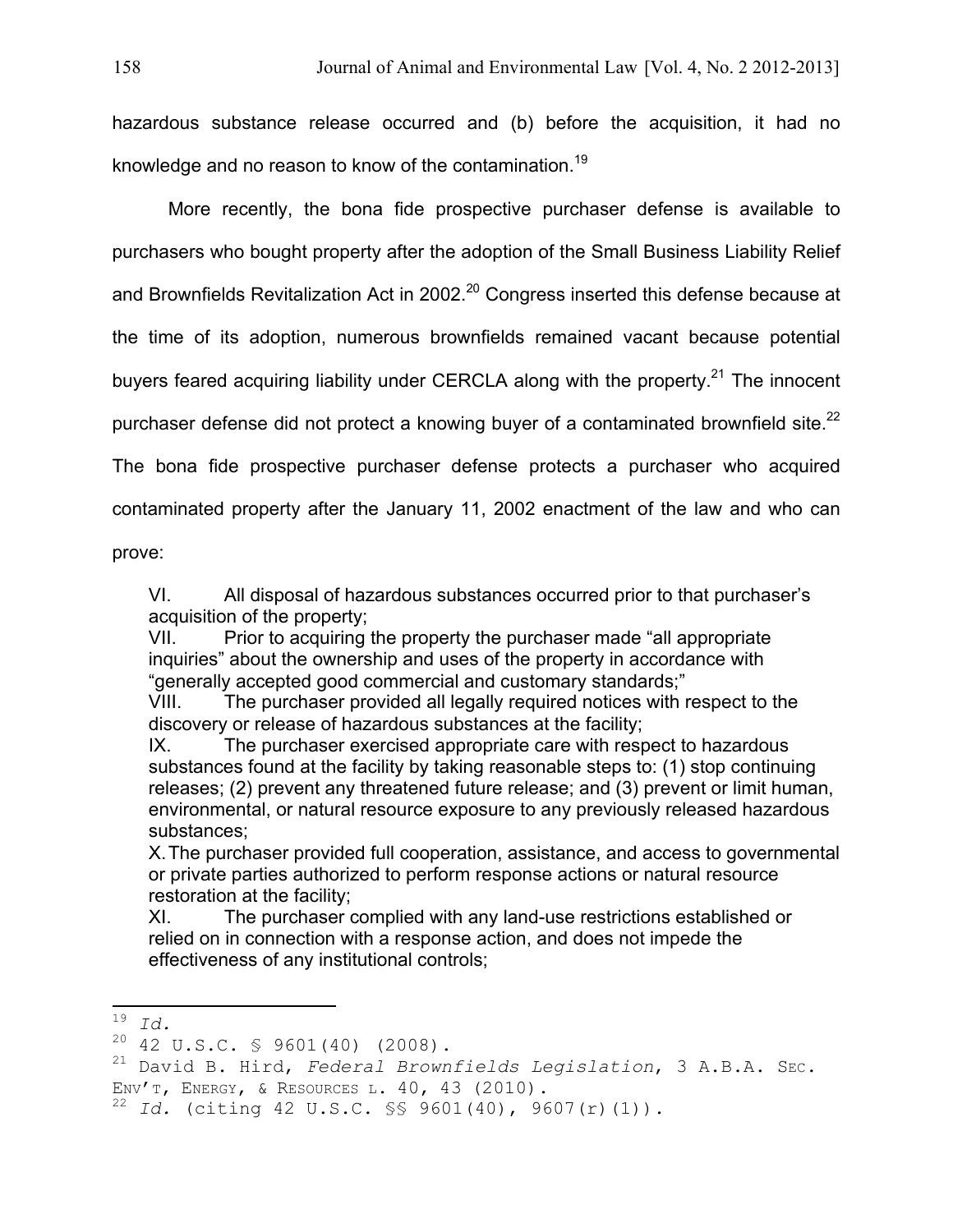XII. The purchaser complied with any government request for information or subpoena issued under CERCLA; and

XIII. The purchaser has no corporate affiliation or family relationship with another person who would otherwise be liable.<sup>23</sup>

III. DIVISIBILITY AND APPORTIONMENT AS AN ALTERNATIVE

As mentioned above, PRPs can be held jointly and severally liable for the entire cost of the environmental cleanup. In addition to the aforementioned defenses, PRPs can avoid joint and several liability by arguing for apportioned liability.

A. PRE-BURLINGTON NORTHERN APPORTIONMENT/DIVISIBILITY

In pre-Burlington cases, apportionment of a single harm was only held appropriate in a few, isolated instances. $24$  The ad hoc approach to the evaluation of apportionment claims was unified for the first time in *United States v. Chem-Dyne Corp*. 25

# 1. *UNITED STATES V. CHEM-DYNE, CORP*.

In this case, the United States sued 24 defendants under arranger and transporter liability for the reimbursement of the superfund money used to remediate the site.<sup>26</sup> The United States alleged that the defendants were jointly and severally liable.<sup>27</sup> The defendants, however, moved for partial summary judgment on the grounds that

<sup>!!!!!!!!!!!!!!!!!!!!!!!!!!!!!!!!!!!!!!!!!!!!!!!!!!!!!!!!!!!!</sup> <sup>23</sup> *Id.*

<sup>24</sup> *See* In re Bell Petroleum Servs., Inc., 3 F.3d 889, 894 (5th Cir. 1993); Coeur d'Alene Tribe v. Asarco, Inc., 280 F. Supp. 2d 1094, 1120 (D. Idaho 2003); United States v. Broderick Inv. Co., 862 F. Supp. 272, 276 (D. Colo. 1994); Hatco Corp. v. W.R. Grace & Co., 836 F. Supp. 1049, 1087-88 (D.N.J. 1993); rev'd on other grounds, 59 F.3d 400 (3d Cir. 1995).  $^{25}$  United States v. Chem-Dyne Corp, 572 F. Supp. 802. (S.D. Ohio 1983). <sup>26</sup> *Id.* at 804. <sup>27</sup> *Id.*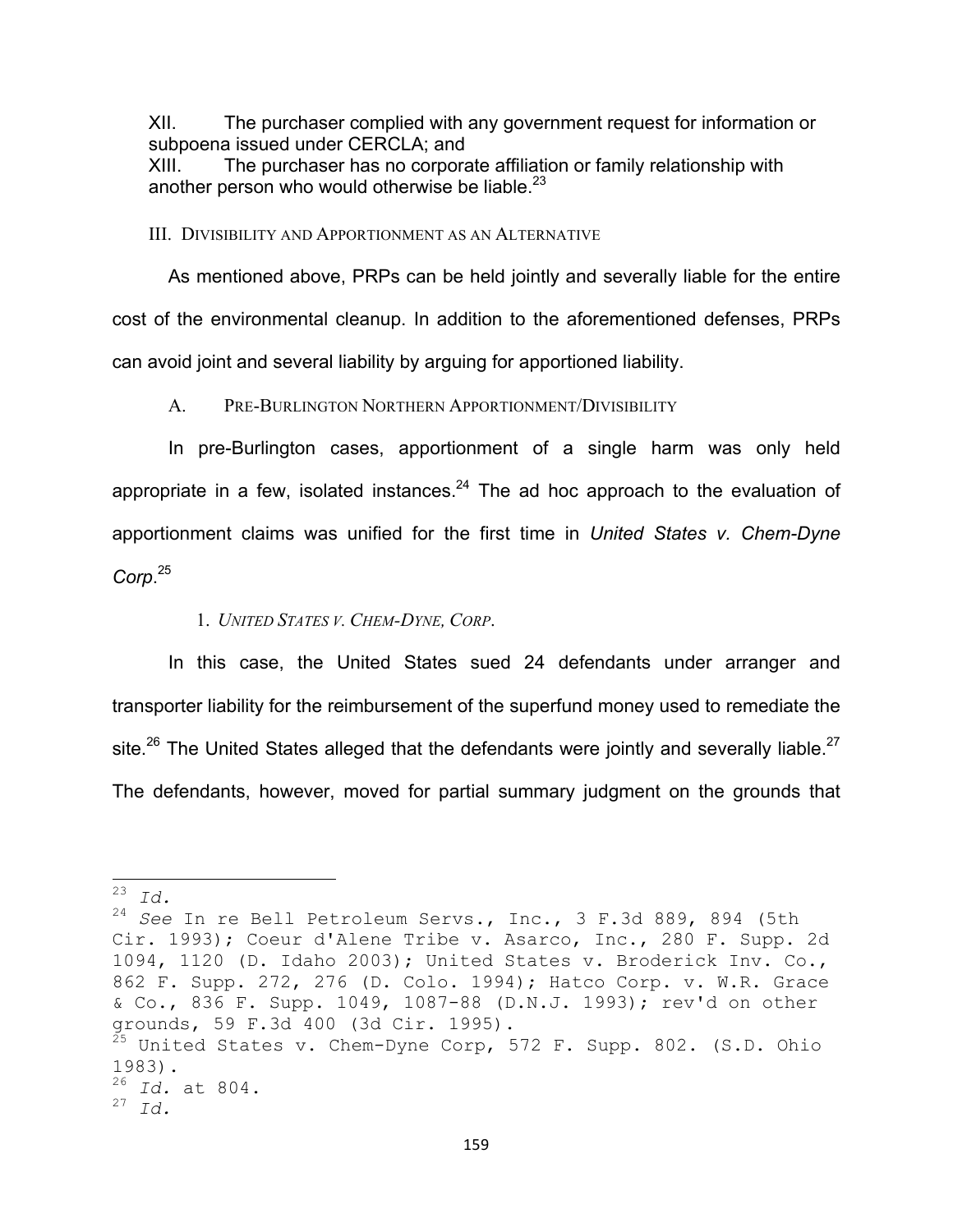they were not jointly and severally liable for the cleanup costs.<sup>28</sup> In writing for the court, Chief Judge Rubin observed that the determination of joint and several liability under § 9607 of CERCLA was a matter of first impression in both the Southern District of Ohio and the federal courts as a whole.<sup>29</sup>

The court first examined the language of CERCLA itself.<sup>30</sup> The court noted that CERCLA defines liability by referencing the Federal Water Pollution Control Act (FWPCA). The pertinent language in the FWPCA provides that "when the owner or operator of a vessel from which oil or hazardous substances is discharged in violation of § 1321(b)(3), he shall be liable to the United States Government for the actual costs ... 33 U.S.C. § 1321(f)(1). $n31}$  The United States argued that this language clearly imposed joint and several liability, but the court found the language ambiguous.<sup>32</sup> Therefore, the court found it necessary to examine the legislative history of the act to determine Congress' intent.<sup>33</sup>

The court stated that CERCLA was enacted for two purposes: (1) to provide quick responses to the nationwide threats posed by improperly managed hazardous waste sites, and (2) to induce voluntary responses to those sites.<sup>34</sup> These purposes are accomplished by establishing a superfund to finance cleanup and containment actions.<sup>35</sup> After expending these funds, the state or federal government may pursue

 $\begin{array}{cc} 29 & \text{Id.} \\ 30 & \text{Chol} \end{array}$ 

- $\frac{31}{32}$  *Id.*<br> $\frac{32}{33}$  *Id.*
- $\frac{33}{34}$  *Id.*
- $\frac{34}{35}$  *Id.*
- <sup>35</sup> *Id*.

**<sup>28</sup> Id. ID. 28 ID. ID. ID.**

<sup>30</sup> *Chem-Dyne Corp.,* 572 F. Supp. at 805 (citing Dickerson v. New Banner Institute, Inc., 460 U.S. 103 (1983)).<br> $\frac{31}{10}$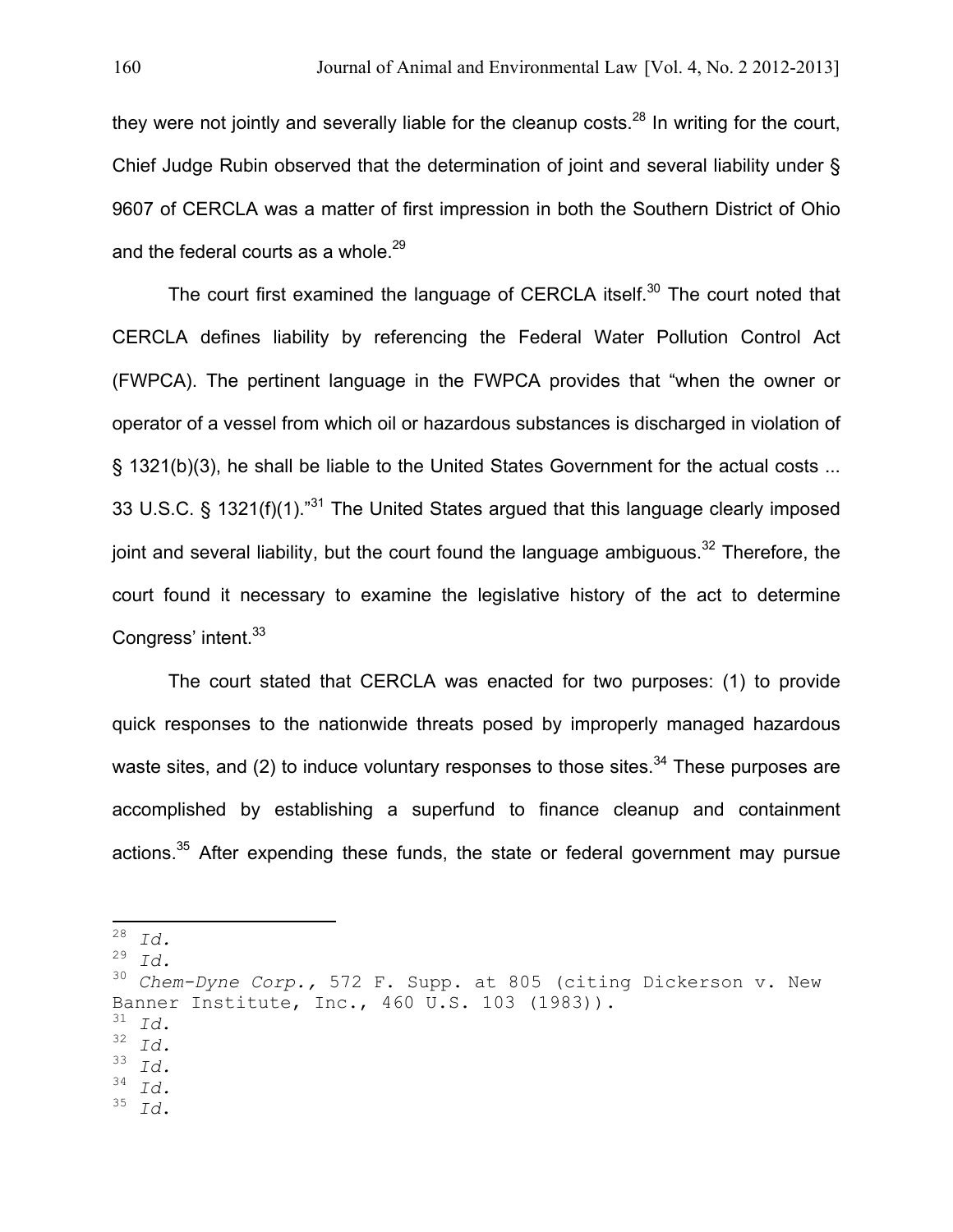recovery of the costs from persons responsible for the contamination.<sup>36</sup> The court observed, though, that the recovery task often proves difficult when "several companies used a site, when dumped chemicals react with others to form new or more toxic substances, or when records are unavailable."<sup>37</sup> Despite this difficulty, the court found that those who were responsible for the problems caused by environmental contamination were intended to bear the cost for remedying the property.<sup>38</sup>

When determining legislative intent, the court looked to the final bills working their way through the House and Senate.<sup>39</sup> The court noted that the Senate made a final amendment shortly before enactment that eliminated the term "strict, joint and several liability" from the bill.<sup>40</sup> Similarly, the House struck the language in its bill and adopted the language of the Senate bill, which was later enacted.<sup>41</sup> The court then examined the congressional record for statements from supporters and detractors on the effect of the amendment. The defendants pointed to Senator Helm's remarks in opposition; however, the court noted, that because Senator Helms was an opponent of the bill, his statements are entitled to little weight.<sup>42</sup> In contrast, the statements of supporters were given substantial weight.<sup>43</sup> Based on the supporters' statements, the court found that "[t]he fact that the term joint and several liability was deleted from a prior draft of the bill or that the term liability refers to the standard under 33 U.S.C. § 1321, in and of itself, is

 $\overline{36}$  *Id.*  $\frac{37}{38}$  *Id.* at 805-06. <sup>38</sup> *Id.* at 806.<br><sup>39</sup> *Id*  $\frac{39}{40}$  *Id.* <sup>40</sup> *Chem-Dyne Corp.,* 572 F. Supp. at 806 (citing 126 Cong.Rec.  $S14,964$  (Nov. 24, 1980)). <sup>41</sup> *Id.* <sup>42</sup> *Id.* <sup>43</sup> *Id.*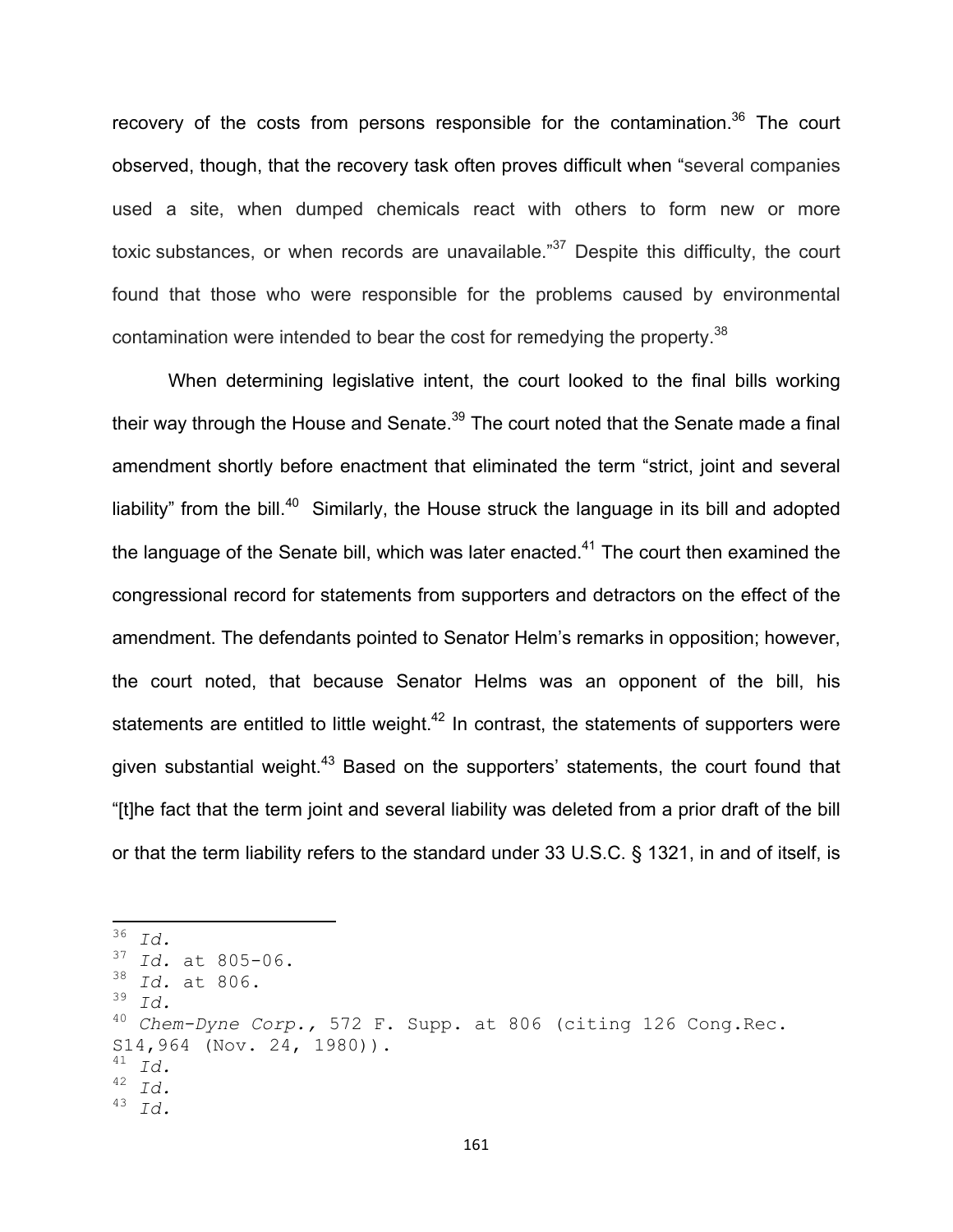not dispositive of the scope of liability under CERCLA"<sup>44</sup> despite the theory that when Congress deletes specific language from a bill it "strongly militates against a judgment that Congress intended a result that it expressly declined to enact."<sup>45</sup> The court said that this instance is an exceptional situation because:

A reading of the entire legislative history in context reveals that the scope of liability and term joint and several liability were deleted to avoid a mandatory legislative standard applicable in all situations which might produce inequitable results in some cases. 46 The deletion was not intended as a rejection of joint and several liability. $47$  Rather, the term was omitted in order to have the scope of liability determined under common law principles, where a court performing a case by case evaluation of the complex factual scenarios associated with multiple-generator waste sites will assess the propriety of applying joint and several liability on an individual basis. 48

Next, the court considered whether state or federal common law should determine the scope of liability.<sup>49</sup> The court decided that in the instant case the *Erie* doctrine did not compel the application of state law because it falls within the exception provided for federal laws.<sup>50</sup> Although the federal courts are prohibited from creating federal general common law under *Erie*, the court came to this conclusion because the federal courts retain the power to create "federal specialized common law when it is 'necessary to protect uniquely federal

<sup>&</sup>lt;sup>44</sup> Id. at 807-08 (citing Red Lion Broadcasting Co. v. FCC, 395 U.S. 367, 382 n. 11 (1969)).

 $45$  Gulf Oil Corp. v. Copp Paving Co., 419 U.S. 186, 200 (1974). <sup>46</sup> 126 Cong.Rec. at S14,964, S15,004, H11,787, H11,799; 126 Cong.Rec. H9465 (Sept. 23, 1980) (remarks of Rep. Madigan), H9466 (remarks of Rep. Stockman).

<sup>47</sup> 126 Cong.Rec. S14,964, H11,787, H11,799 (Nov. 24, 1980). <sup>48</sup> *Chem-Dyne Corp.,* 572 F. Supp. at 808.

<sup>49</sup> *Id.*

<sup>50</sup> *Id*. (citing 28 U.S.C. § 1652 (1948); Erie v. Tompkins, 304 U.S. 64 (1938)).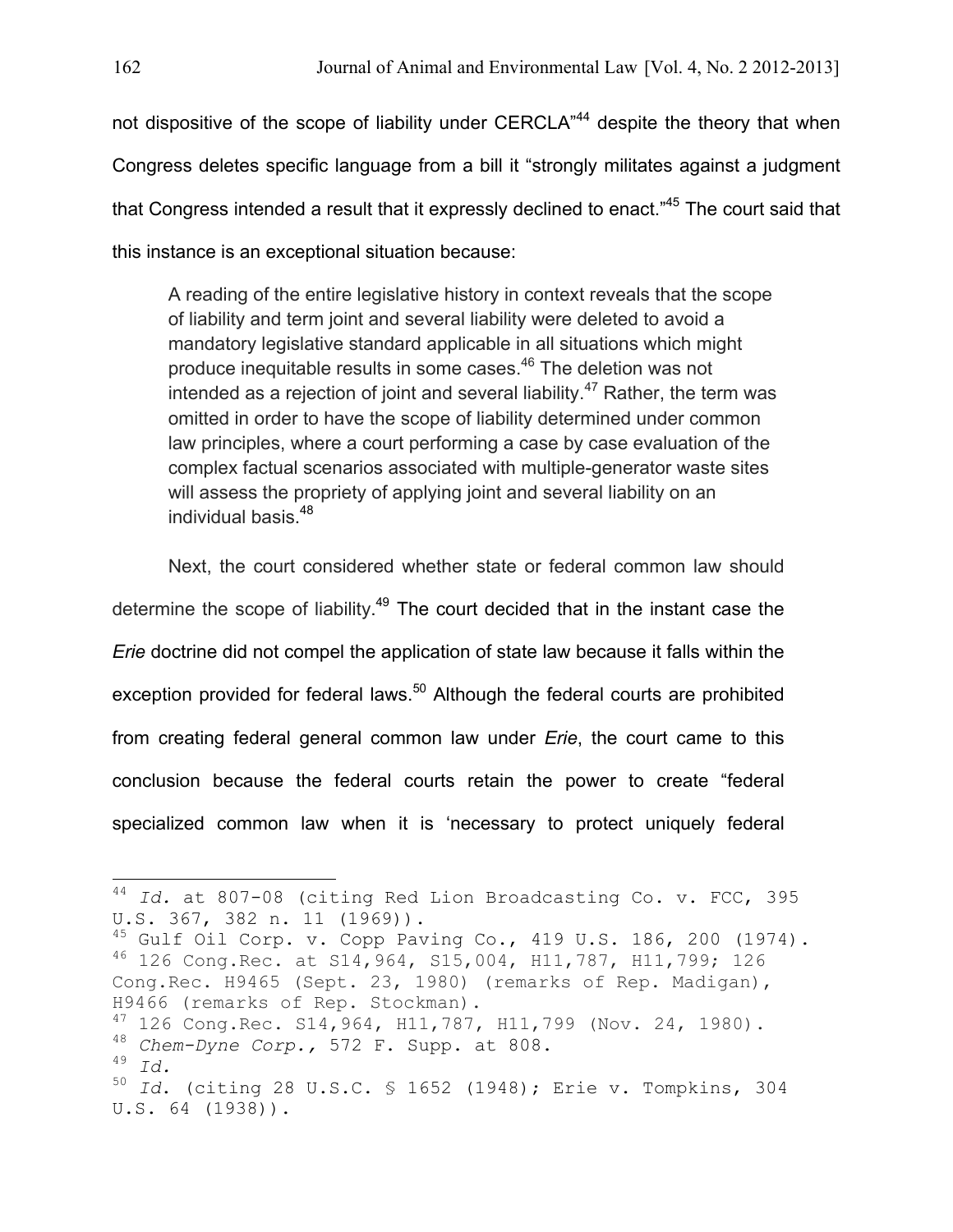interests."<sup>51</sup> The contamination of property by hazardous substances is a uniquely federal interest because (1) the typical contaminated property contains waste generated from multiple companies located in several states, (2) the pollution from contaminated properties creates potential interstate problems, (3) CERCLA was enacted because of a lackluster response by states to the hazardous waste problem, (4) CERCLA's subject matter is such that national uniformity is critical, and (5) the superfund itself is funded by the revenues and taxes of the United States.<sup>52</sup>

The last step in the court's examination was to define the content of the federal common law rule of liability to apply in the case. $53$  The court first considered the scope of liability under § 1321 of the FWCPA because the statute's subject matter is similar to that of CERCLA.<sup>54</sup> Under § 1321, the owner or operator of a vessel that discharges oil or hazardous substances may be jointly and severally liable for the cost of cleaning up the contamination.<sup>55</sup> However, the court distinguished the statutes because Congress, in enacting CERCLA, had not intended a "blanket adoption" of joint and several liability like it had in the FWCPA.<sup>56</sup>

After dispensing with the scope of liability from the FWCPA, the court examined three principles of common law it believed were applicable when multiple parties contributed to a single harm: (1) "when two or more persons acting independently

<sup>51</sup> Id. (citing Texas Industries, Inc. v. Radcliff Materials, Inc., 451 U.S. 630, 640 (1981)). <sup>52</sup> *Id.* at 808-09. <sup>53</sup> *Chem-Dyne Corp*., 572 F. Supp. at 809. <sup>54</sup> *Id.* 55 Federa; Water Pollution Control Act, 33 U.S.C. § 1321(b)(2)(B)(ii) (2006). <sup>56</sup> *Chem-Dyne Corp.,* 572 F. Supp. at 810.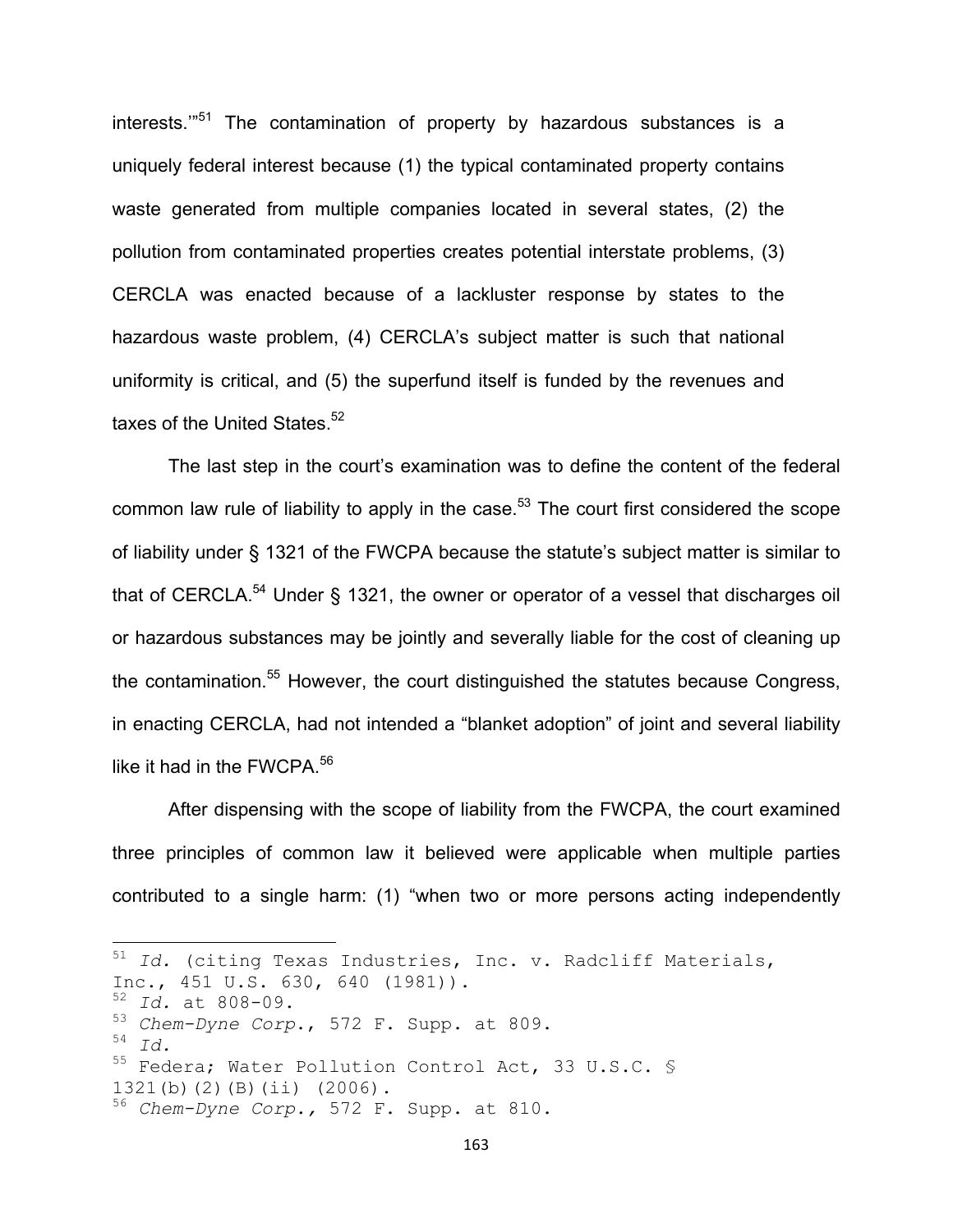caused a distinct or single harm for which there is a reasonable basis for division according to the contribution of each, each is subject to liability only for the portion of the total harm that he has himself caused,"<sup>57</sup> (2) "where two or more persons cause a single and indivisible harm, each is subject to liability for the entire harm,"<sup>58</sup> and (3) "where the conduct of two or more persons liable under §9607 ha[ve] combined to violate the statute, and one or more of the defendants seeks to limit his liability on the ground that the entire harm is capable of apportionment, the burden of proof as to apportionment is upon each defendant."<sup>59</sup> The court found these rules to clearly enumerate the necessary analysis when determining liability under §9607 because they properly advance CERCLA's policies and objectives.<sup>60</sup>

After the aforementioned analysis of apportionment under CERCLA, the court applied the reasoning to the case before it. The defendants argued that, because CERCLA does not expressly provide for joint and several liability, there is no basis for imposing such liability on them.<sup>61</sup> The court disagreed and continued with its determination on the motion for summary judgment.<sup>62</sup> The court held that the defendants had not met their burden of showing that the harm was divisible and the extent to which each party was liable.<sup>63</sup> Thus, because the issues of material fact still existed, the court refused to grant summary judgment.<sup>64</sup>

- $^{58}$  *Id.*<br> $^{59}$  *Id.*<br> $^{60}$   $^{71}$
- 
- $\begin{array}{c} 60 \ 61 \ 7 \end{array}$
- $\begin{array}{cc} 61 & \text{Id.} \\ 62 & \text{I.} \end{array}$
- $\begin{array}{cc} 62 & \text{Id.} \\ 63 & \text{Id.} \end{array}$
- $^{63}$  *Id*. at 811.
- <sup>64</sup> *Id.*

<sup>!!!!!!!!!!!!!!!!!!!!!!!!!!!!!!!!!!!!!!!!!!!!!!!!!!!!!!!!!!!!</sup> <sup>57</sup> *Id.*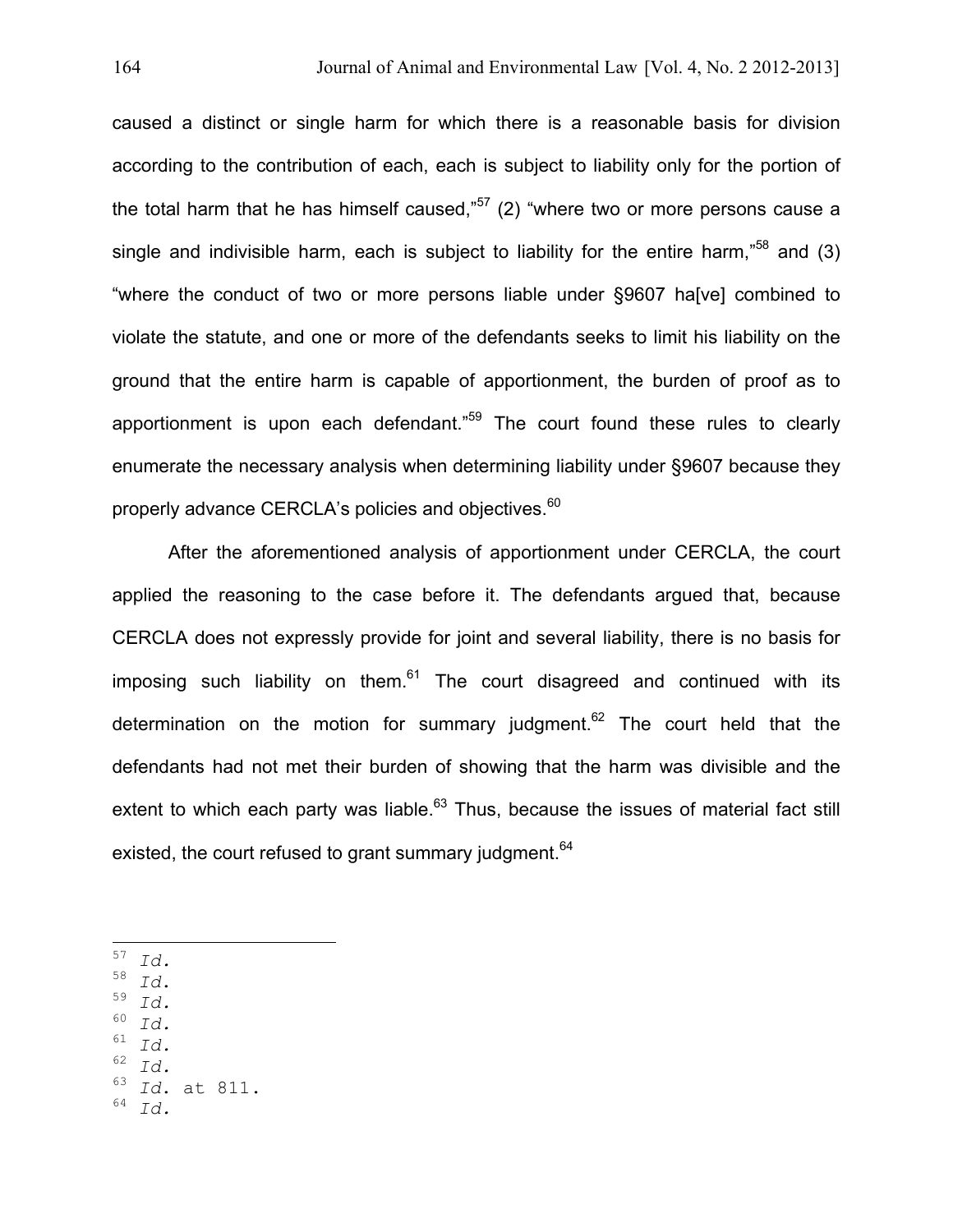Overall, in *Chem-Dyne* the United States District Court for the Southern District of Ohio established the rule that multiple defendants, potentially liable under CERCLA for the cost of an environmental cleanup, could be held jointly and severally liable. In addition, the court in *Chem-Dyne* settled on the Second Restatement of Torts as the rule interpreting joint and several liability under CERCLA.

2. RESTATEMENT (SECOND) OF TORTS

The Restatement (Second) of Torts § 433A states:

(1) damages for harm are to be apportioned among two or more causes where (a) there are distinct harms, or (b) there is a reasonable basis for determining the contribution of each cause to a single harm; (2) damages for any other harm cannot be apportioned among two or more causes.<sup>65</sup>

Following the *Chem-Dyne* decision, federal courts have held that apportionment of harm is proper when "there is a reasonable basis for determining the contribution of each cause to a single harm."<sup>66</sup> Despite its seemingly innocuous character, defining the phrase "reasonable basis" has been difficult for the courts. *Burlington Northern* is the most recent case to address what constitutes a "reasonable basis" for apportioning costs.

### 3. *BURLINGTON NORTHERN V. UNITED STATES*

In 1960, Brown & Bryant (B&B), a chemical distribution company, began work on a 3.9-acre parcel of former farmland in Arvin, California.<sup>67</sup> B&B later expanded its operations onto an adjacent .9-acre parcel of land owned jointly with Burlington

 $65$  Restatement (Second) of Torts, § 433A (1976).

<sup>66</sup> Restatement (Second) of Torts § 433A(1)(b) (1977).

 $67$  Burlington Northern and Santa Fe Railway Co. v. United States, 129 S. Ct. 1870, 1874 (2009).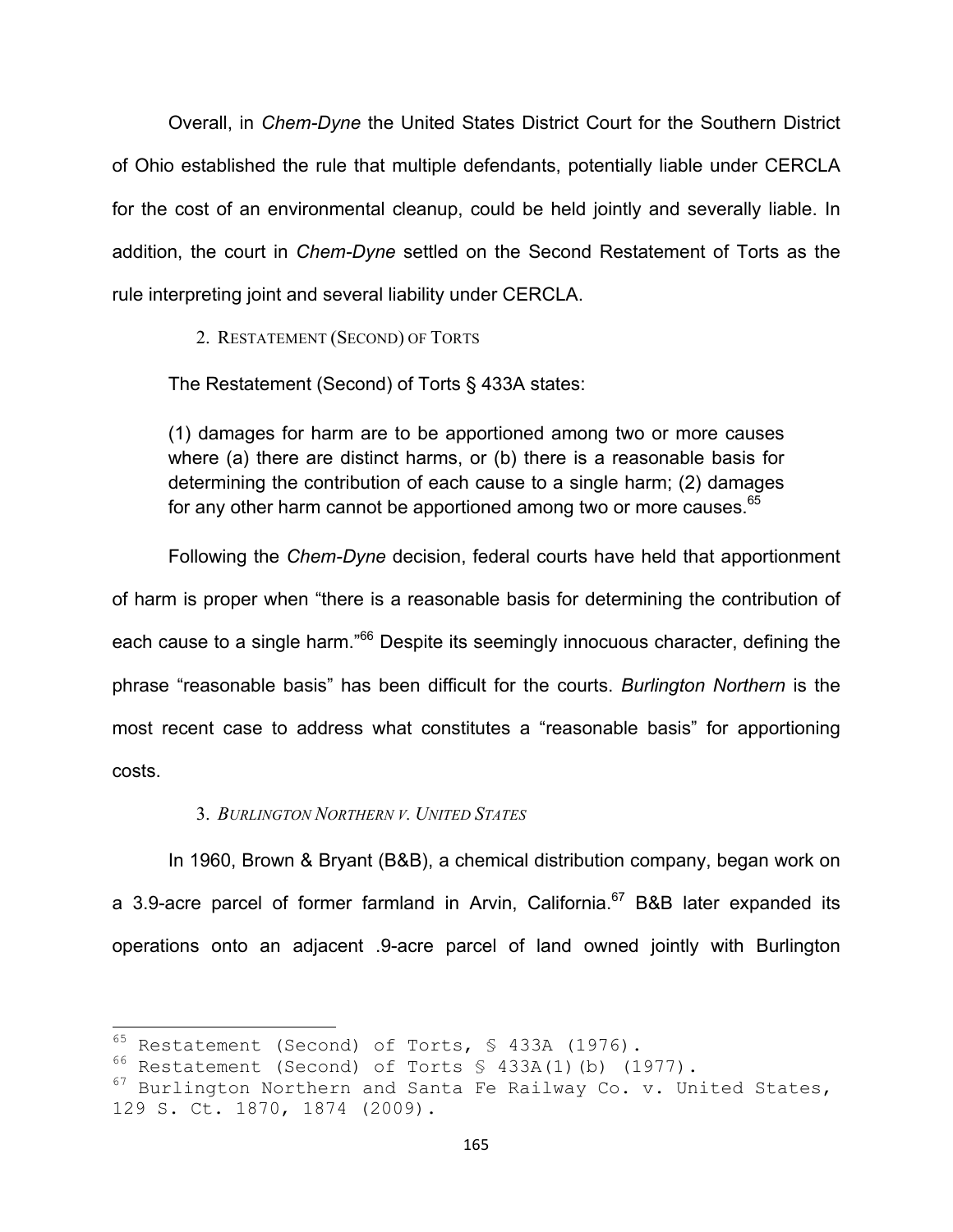Northern, a railroad company.<sup>68</sup> During its years of operation, B&B purchased chemicals and when they would arrive, the product was transferred from tanker trucks to bulk storage tanks located on B&B's primary parcel.<sup>69</sup> During these transfers leaks would occur, causing the chemicals to spill onto the ground.<sup>70</sup> In 1983, The California Department of Toxic Substances Control (DTSC) and the U.S. Environmental Protection Agency (EPA) started investigating B&B's alleged violation of hazardous waste laws and discovered significant contamination of soil and ground water.<sup>71</sup> B&B began some efforts at remediation, but by 1989 the company had become insolvent and ceased all operations.<sup>72</sup> At this time the Arvin facility was added to the National Priority list and DTSC and EPA exercised their authority to undertake cleanup efforts at the site.<sup>73</sup>

In 1991, EPA issued an administrative order to Burlington Northern directing them, as owners of the .9-acre portion of the B&B site, to perform some remedial tasks.<sup>74</sup> The railroad did so and subsequently sought to recover some of the more than \$3 million it had spent in response costs.<sup>75</sup> In 1992, the railroad brought suit against B&B in the U.S. District Court for the Eastern District of California.<sup>76</sup> The lawsuit was consolidated with two other recovery actions initiated by DTSC and EPA against the railroad and Shell, who had sold the chemicals to B&B.<sup>77</sup>

 $\frac{168}{69}$  *Id.* at 1875.  $\int_{71}^{70}$  *Id.*  $\int_{72}^{1}$  *Id.* <sup>72</sup> *Id.* at 1876.  $\int_{74}^{3}$  *Id.*  $T^4$  *Id.*<br> $T^5$  *Id.*<br> $T^6$  *Id.* <sup>76</sup> *Id*. <sup>77</sup> *Id.*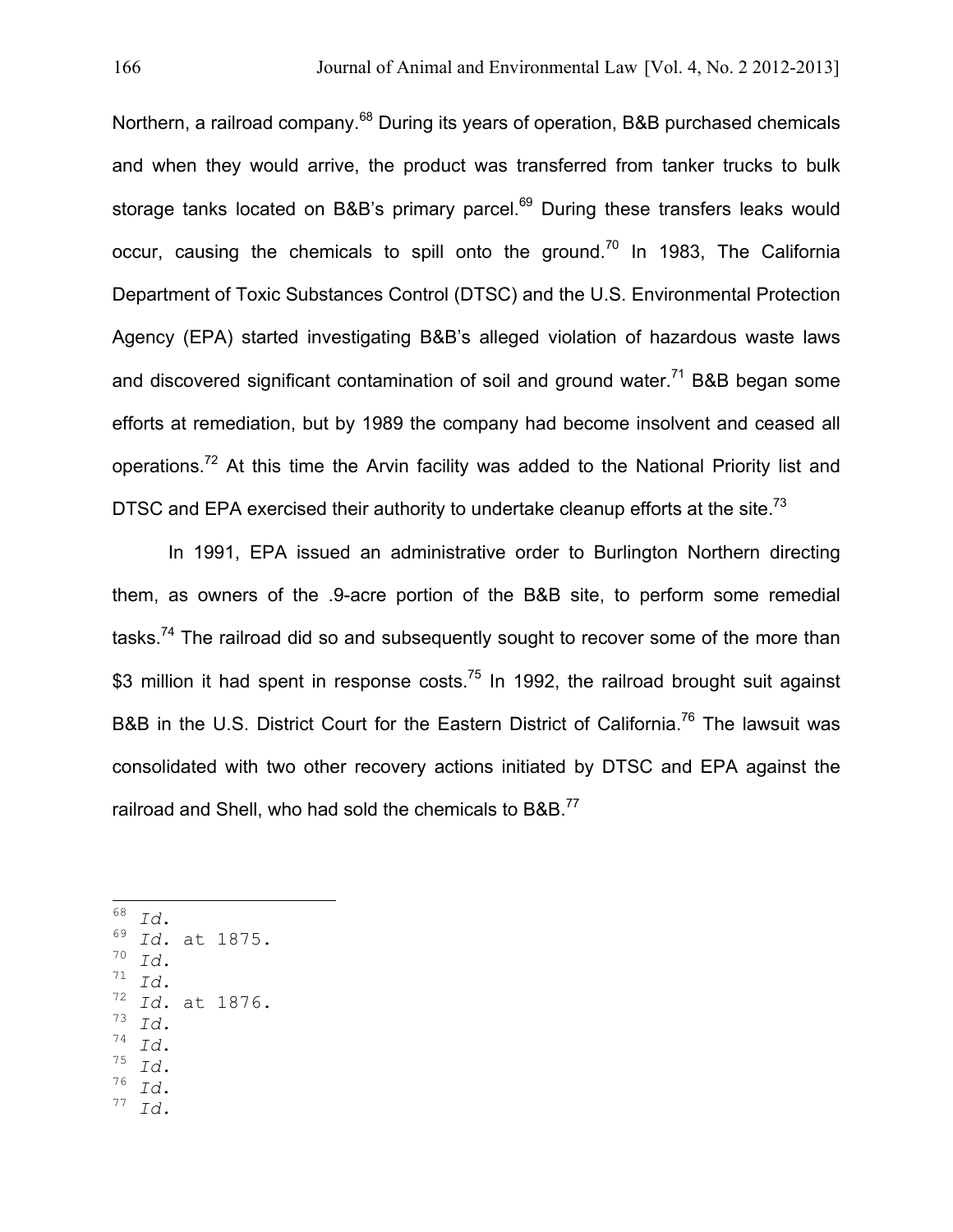### a) UNITED STATES DISTRICT COURT FOR THE EASTERN DISTRICT OF

## **CALIFORNIA**

 The district court eventually entered a judgment in favor of the DTSC and EPA, holding that both Burlington Northern and Shell were PRPs.<sup>78</sup> Despite finding both Burlington Northern and Shell liable, the district court did not impose joint and several liability for the entire response cost incurred by DTSC and EPA on the parties because the court found that the contamination at the site created a single harm but the single harm was divisible and therefore capable of apportionment.<sup>79</sup> The district court apportioned Burlington Northern's liability as 9% of DTSC and EPA's total response cost based on:

the percentage of the total area of the facility that was owned by the Railroads, the duration of B & B's business divided by the term of the Railroads' lease, and the Court's determination that only two of three polluting chemicals spilled on the leased parcel required remediation and that those two chemicals were responsible for roughly two-thirds of the overall site contamination requiring remediation.<sup>80</sup>

### b) NINTH CIRCUIT COURT OF APPEALS

Following the district court's decision, DTSC and EPA appealed. The court of appeals held that there was no dispute on the question of whether the harm caused by Shell and Burlington Northern was capable of apportionment.<sup>81</sup> Based on the fact that some of the site contamination occurred before Burlington Northern's .9-acre parcel became part of the facility, not all of the hazardous substances were stored on Burlington Northern's parcel, and only some water washed over Burlington Northern's

 $\frac{78}{79}$   $\frac{Id}{d}$ .

 $\int_{80}^{9}$  *Id.* 

<sup>80</sup> *Id.*

<sup>81</sup> *Id*. at 1877.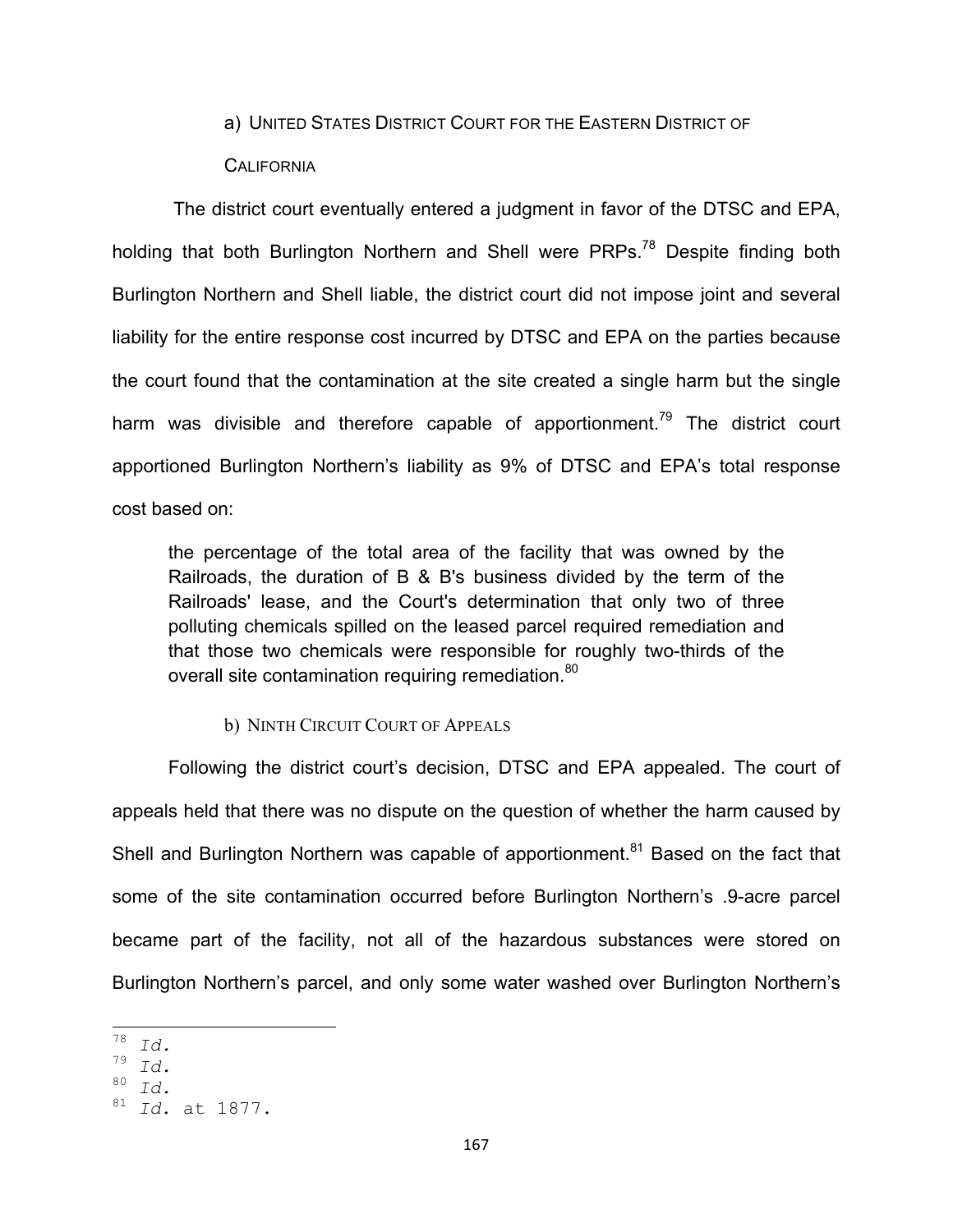site, the court concluded that the contamination caused by Burlington Northern, with adequate information, would be allocable, as would the cost of the cleanup.<sup>82</sup> Despite this conclusion, the court of appeals held that the district court erred in finding that the record established a reasonable basis for apportionment.<sup>83</sup> The court of appeals stated that the burden of proof on the question of apportionment rested with the PRPs and therefore held Shell and Burlington Northern joint and severally liable for the entire cost of DTSC and EPA's cleanup.<sup>84</sup>

## c) U.S. SUPREME COURT

In addressing the issue of apportionment, the U.S. Supreme Court noted that neither party nor the lower courts disputed that CERCLA cases are capable of apportionment when two independently acting parties cause a single divisible harm and there is a reasonable basis on which to apportion each party's liability contribution.<sup>85</sup> The Court stated that the "question then is whether the record provided a reasonable basis for the District Court's conclusion that [Burlington Northern was] liable for only 9% of the harm caused by contamination at the Arvin facility."<sup>86</sup>

Despite some criticisms from the lower courts, the Supreme Court concluded that record reasonably supported the apportionment of liability.<sup>87</sup> The Court based its decision on the fact that the district court's findings made it "abundantly clear" that the primary pollution at the facility was located in the part farthest away from Burlington Northern's .9-acre parcel and that the spills that actually occurred on Burlington

- 
- $\begin{array}{c} 83 \ 84 \ \hline 1d. \ 85 \ \hline \end{array}$
- <sup>85</sup> *Id*. at 1881.
- <sup>86</sup> *Id*. <sup>87</sup> *Id*. at 1882-83.

**<sup>82</sup>** *Id. B2 Id. B2 Id. B2 Id. B2 Id. B2 Id. B2 Id. B2 B2 B2 B2 B2 B2 B2 B2 B2 B2 B2 B2 B2 B2 B2 B2 B2 B2 B2*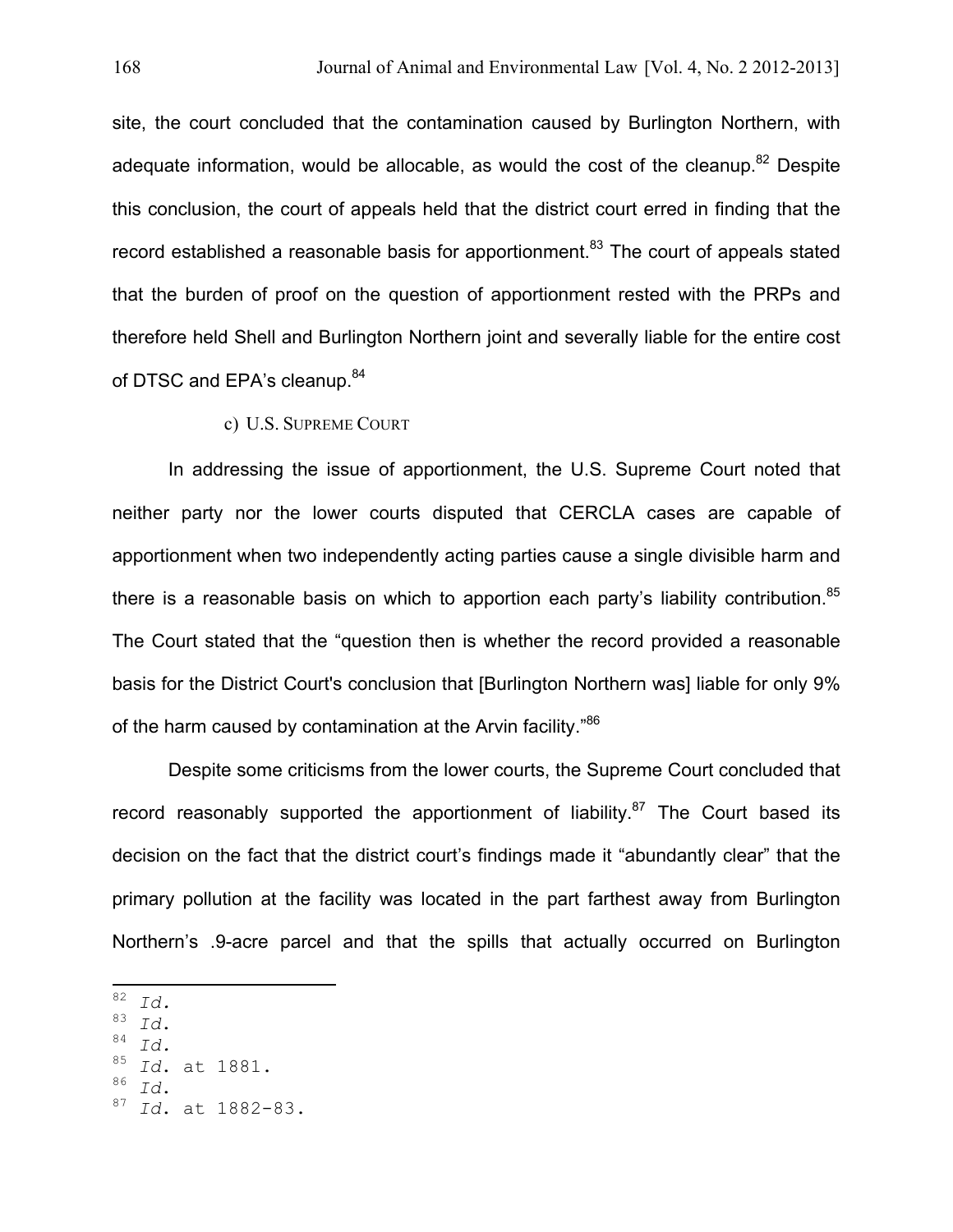Northern's parcel contributed, at most, 10% of the total site contamination.<sup>88</sup> The Court also stated that although the court of appeals faulted the district court for relying on the percentages of land area, time of ownership, and types of hazardous products, these were the same aspects that the court had earlier acknowledged were relevant to the apportionment inquiry.<sup>89</sup>

Lastly, the Court found the district court's conclusion that Nemagon and Dinoseb accounted for only two-thirds of the contamination that required remediation was problematic.<sup>90</sup> The Court overlooked this, however, because the Court believed any miscalculation by district court was harmless in light of the amount of liability ultimately imposed on Burlington Northern, which included a 50% margin of error equal to the 3% reduction in liability the district court administered based on its assessment of the Nemagon and Dinoseb contamination.<sup>91</sup> Therefore, because the 3% reduction in liability led to the appropriate allocation of liability, the result was supported by the evidence and comports with the Court's apportionment principles.<sup>92</sup> Thus, the Court reversed the court of appeals and held that the district court reasonably apportioned Burlington Northern's share of the site remediation costs.<sup>93</sup>

#### IV. APPORTIONMENT POST-*BURLINGTON NORTHERN*

Prior to *Burlington Northern*, the courts acted on the notion that CERCLA intended to impose strict liability to provide an incentive for better hazardous waste

- $\begin{array}{c} 90 & \text{Id.} \\ 91 & \text{Id.} \\ 92 & \text{Id.} \end{array}$
- 
- 

<sup>&</sup>lt;sup>88</sup> Id. at 1883.

 $\begin{bmatrix} 89 & Id. \\ 90 & T. \end{bmatrix}$ 

<sup>92</sup> *Id*. <sup>93</sup> *Id*. at 1884.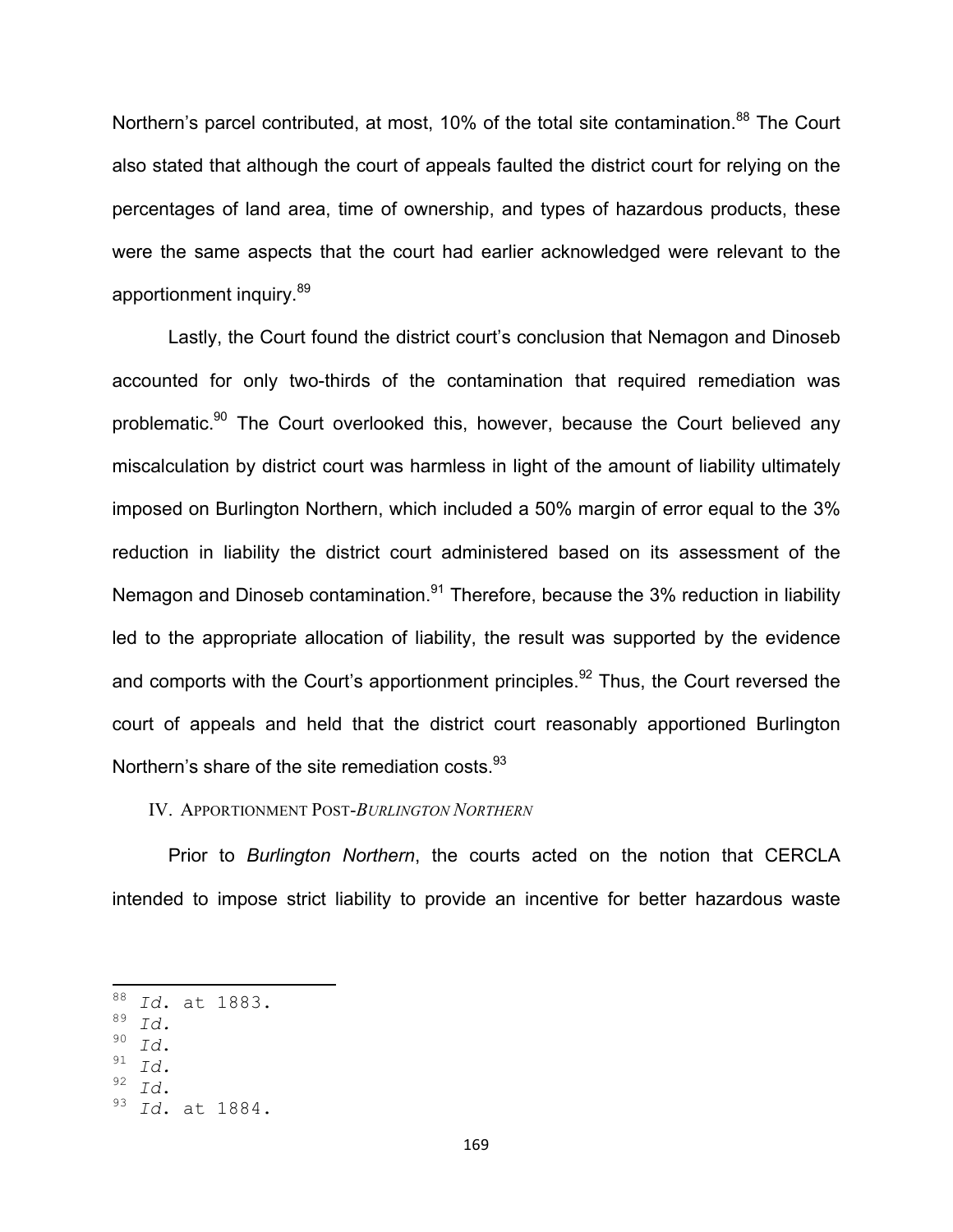disposal practices and to ensure that polluters paid for past contamination.<sup>94</sup> The case may prove to be the catalyst for a sea change moment in CERCLA jurisprudence because of: (1) the way in which the Supreme Court lowered the evidentiary bar necessary to show a reasonable basis for apportionment and (2) the resultant expansion in the number of situations in which apportionment will provide a meaningful opportunity for PRPs to avoid joint and several liability.

### A. LOWERING THE EVIDENTIARY BAR

In *Burlington Northern*, the Supreme Court lowered the evidentiary bar that is necessary to show a reasonable basis for apportionment in numerous ways. First, the Supreme Court overruled the Ninth Circuit and accepted the district court's holding that because most of the contamination came from B&B's main site, rather than Burlington's .9-acre parcel, and Burlington only leased the land to B&B for a short period of time, Burlington should not be held jointly and severally liable. The Ninth Circuit had rightly criticized the district court's reliance on "the simplest of considerations."<sup>95</sup> The Third Circuit, in *United States v. Rohm and Haas Co.*, 96 had already held that "simply showing that one owns only a portion of the facility is [not] sufficient to warrant apportionment."<sup>97</sup> This case exemplifies the hesitancy in the courts to apportion landowner liability based on land boundaries. The amount of land and a parcel's boundaries do not provide a

<sup>94</sup> David Terry, Burlington Northern & Santa Fe Railway Co. v. *United States: Receding the Scope of CERCLA Liability*, 5 ENVT'L & ENERGY L. & POL'Y J. 158, 164 (2010).  $95$ United States v. Burlington Northern & Santa Fe Ry. Co., 520 F.3d 918, 943 (2007).  $96$  United States v. Rohm & Haas Co., 2 F.3d 1265 (3d Cir. 1993). <sup>97</sup> *Id*. at 1280.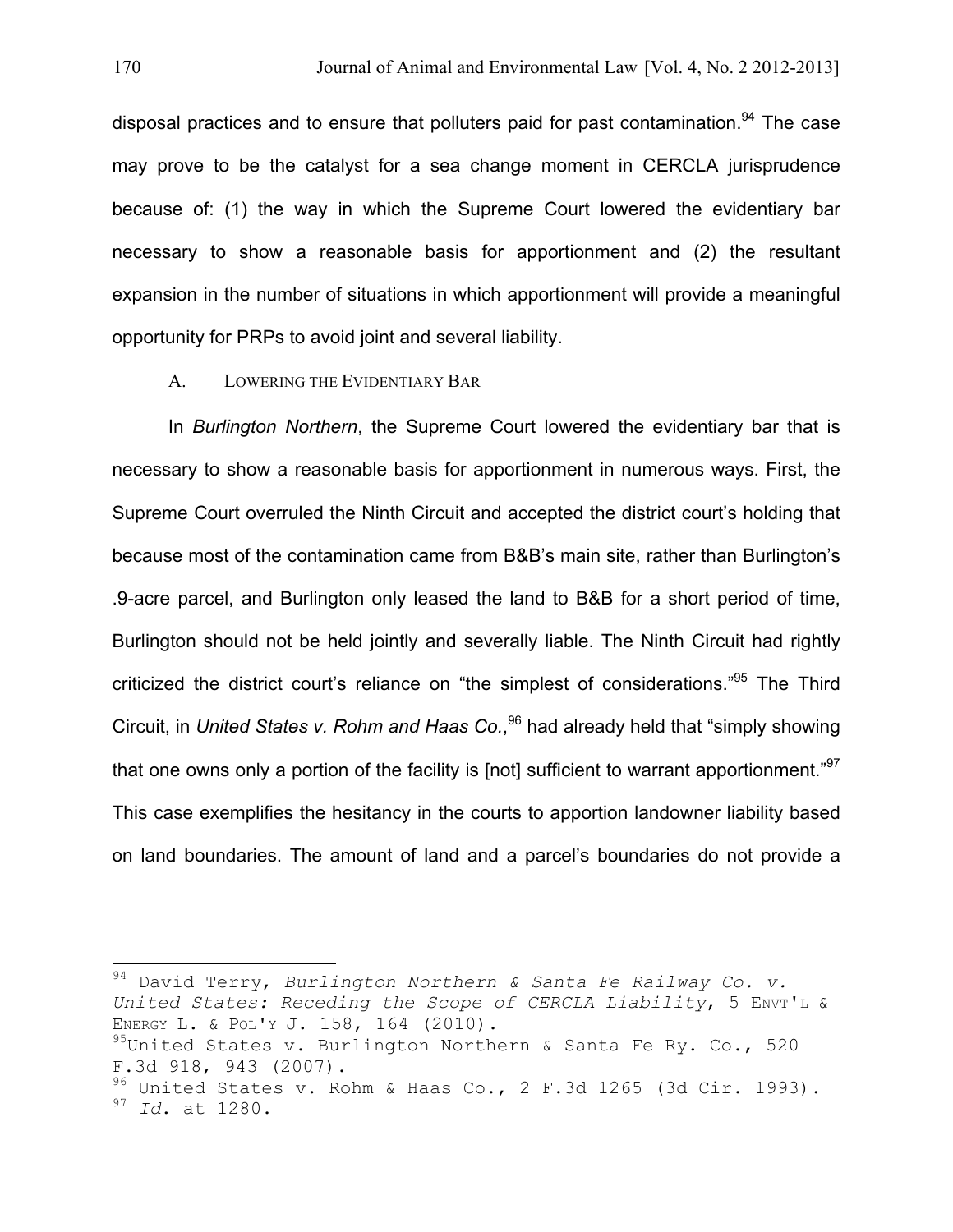sufficiently reliable basis for tracing the proportion of cause and contents of a spill, and the Supreme Court should have recognized and followed the Third Circuit's precedent.

In addition, the Supreme Court's acceptance of the district court's calculation of liability based on land boundaries was flawed because the operations on the site were never limited to one area; contaminants were stored on every part of the parcel. Thus, it would be more pertinent to examine the proportion of the amount of chemicals stored on each parcel. The simple calculation of proportion of land ownership does not adequately reflect the complexity of all the moving parts on a parcel like that in *Burlington Northern*.

Second, the Supreme Court lowered the evidentiary bar by allowing the district court to apportion liability based on the length of the period of ownership. This is illogical because the length of the period of ownership does not correspond to the harms present in this type of case. The district court used a simple fraction based on the time that Burlington Northern jointly owned the .9-acre parcel with B&B. That fraction assumes there was a steady rate of contamination throughout that time period even though none of that information was in the record. If this information were available, it would be easy to assess the amount of time Burlington Northern could possibly be implicated with B&B based on joint ownership. However, when the Supreme Court accepted the use of this fraction as a part of the calculation of liability without adequate evidence regarding the rate of contamination, it lowered the evidentiary bar defendants must meet in order to prove a reasonable basis for apportionment.

It is generally accepted that the *Chem-Dyne* court created an extremely strong presumption against divisibility. However, even those cases that occurred after *Chem-*

171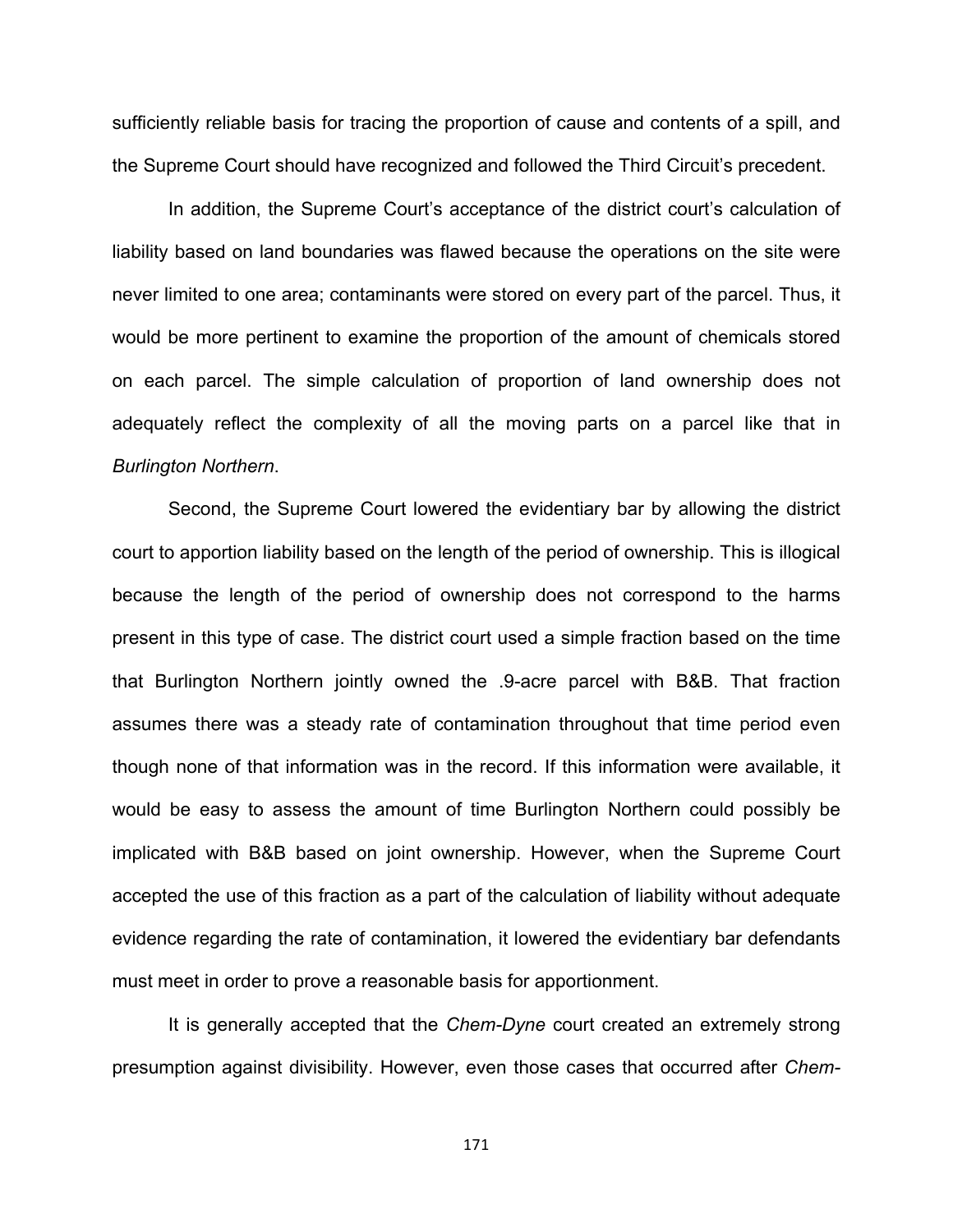*Dyne*, which began to back off from the strong presumption, required a much more sophisticated level of evidence than the Supreme Court required in *Burlington Northern*. For example, the U.S. District Court for the District of South Carolina required a more sophisticated level of evidence in *United States v. South Carolina Recycling and*  Disposal, Inc.<sup>98</sup> In this case, the court found no reasonable basis for apportionment because "[t]here were thousands of corroded, leaking drums at the site not segregated by source or waste type," and "[u]nknown, incompatible materials comingled [sic] to cause fires, fumes, and explosions."<sup>99</sup> Therefore, it was "impossible to divide the harm in any meaningful way."<sup>100</sup> The court even went so far as to reject apportionment based on the volumetric contributions listed in shipping documents.<sup>101</sup> The Fourth Circuit affirmed the district court's holding in *United States v. Monsanto*. 102 The Fourth Circuit agreed that there was no reasonable basis for apportionment based on volumetric contributions where the PRPs "presented no evidence . . . showing a relationship between waste volume, the release of hazardous substances, and the harm at the site." 103

As evidenced by prior case law, the *Burlington Northern* Court's acceptance of the district court's use of simple calculations and the district court's failure to develop a sufficient record starkly contrasts the standard developed since *Chem-Dyne*. Because

 $98$  United States v. South Carolina Recycling & Disposal, Inc., 653 F.Supp 984 (1986). <sup>99</sup> *Id*. at 944. 100 *Id.*<br><sup>101</sup> *See id.* <sup>102</sup> United States v. Monsanto Co., 858 F.2d 160 (4th Cir. 1988).<br><sup>103</sup> Id. at 172 <sup>103</sup> *Id.* at 172.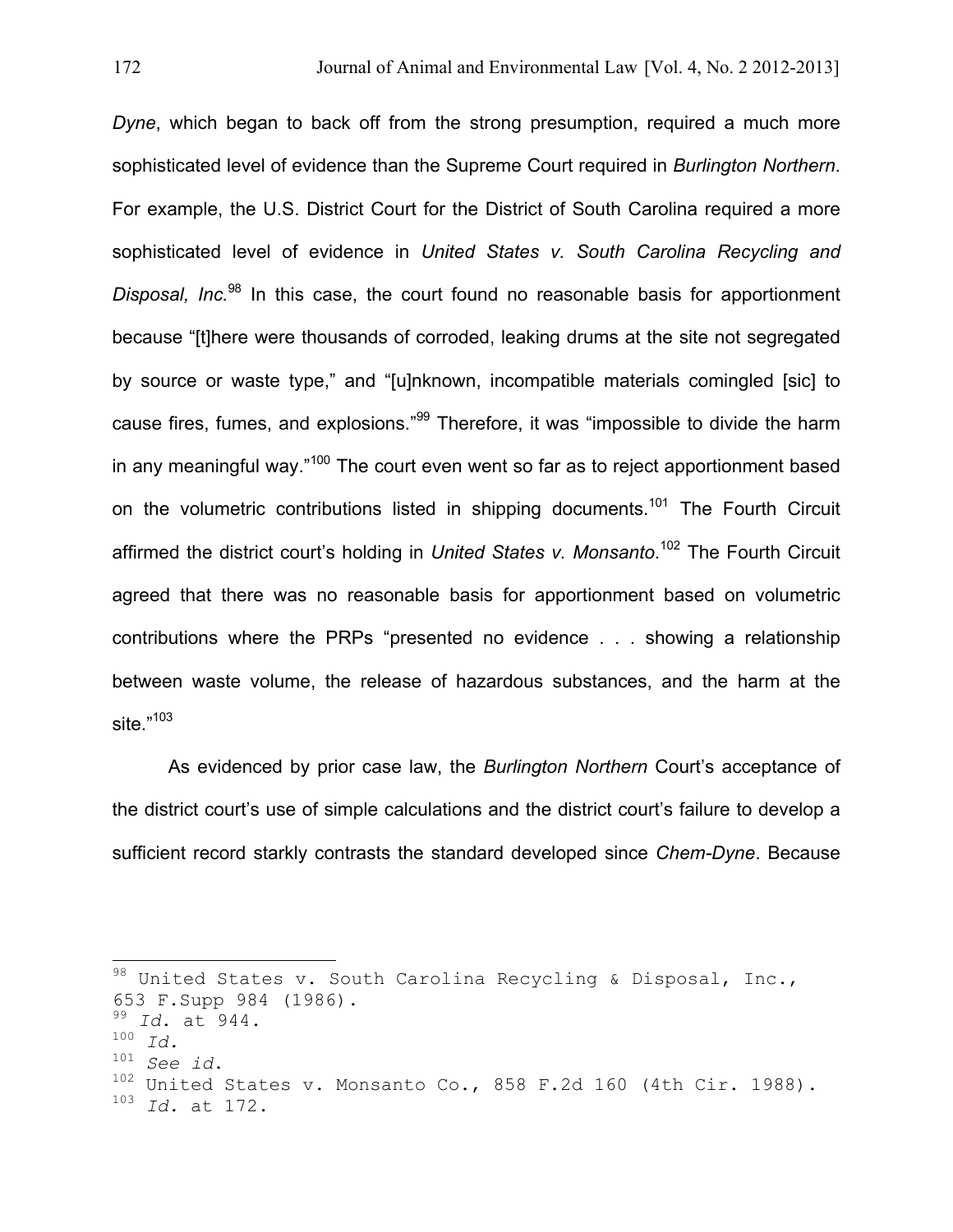of this, the evidentiary bar necessary to establish a reasonable basis for apportionment sits much lower post-*Burlington Northern*.

B. APPORTIONMENT AS AN OPPORTUNITY TO AVOID JOINT AND SEVERAL LIABILITY

As a result of the lower evidentiary bar necessary to establish a reasonable basis for the apportionment of cleanup costs, the goals of CERCLA may be compromised because: (1) PRPs have been provided a greater opportunity to avoid joint and several liability through arguing for the apportionment of costs, which leads to a decrease in the availability of funds to finance future cleanups, (2) PRPs have less incentive to settle, (3) PRPs are signaled that other defenses to CERCLA liability may be available, and (4) PRPs have less incentive to protect against contamination.

1. GREATER INCENTIVE TO ARGUE FOR APPORTIONMENT OF COSTS

The Supreme Court's decision in *Burlington Northern* provides PRPs with a greater opportunity to avoid joint and several liability. This is counter to CERCLA's stated intent: "to place the cost of remediation on persons whose activities contributed to the contamination rather than on the taxpaying public."<sup>104</sup> As the Ninth Circuit said in its opinion in *Burlington Northern*:

Joint and several liability, even for PRPs with a minor connection to the contaminated facility, is the norm, designed to assure, as far as possible, that some entity with connection to the contamination picks up the tab. Apportionment is the exception, available only in those circumstances in which adequate records *were* kept and the harm *is* meaningfully divisible.<sup>105</sup>

 $104$  Burlington Northern & Santa Fe Ry. Co. v. United States, 129 S. Ct. 1870, 1885 (2009) (Ginsburg, J., dissenting).

 $^{105}$ United States v. Burlington Northern & Santa Fe Ry. Co., 520 F.3d 918, 945-46 (2007) (emphasis in original).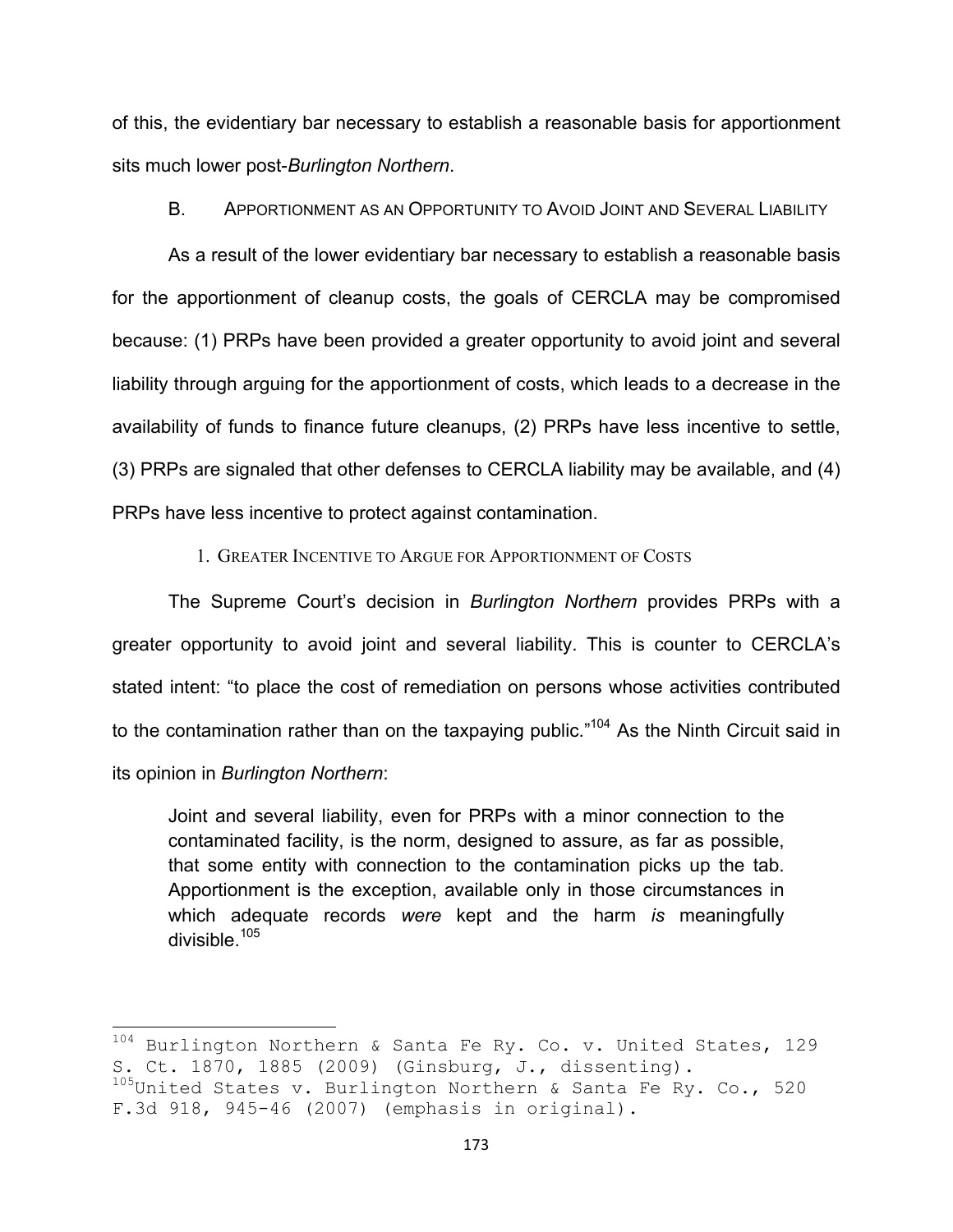As the Ninth Circuit stated, CERCLA's scheme is to ensure that the government is the first to recover the full costs of response from any *potentially* responsible party so that the government may continue to fund the remediation of contaminated property.<sup>106</sup> The disputes over the percentage of liability to each party would then be left for contribution actions under  $\frac{1}{2}$  113.<sup>107</sup> This scheme is even more important in cases where some PRPs are insolvent, unavailable, or have an affirmative defense to liability. In these cases, if harm were apportioned, the government would have to bear the response costs attributable to those PRPs. The more the government must argue against apportionment in lieu of seeking joint and severability, the greater the possibility the government will not recover the full cost of the cleanup. This, in turn, depletes the funds available to the government to continue to pursue the cleanup of contaminated sites. The possibility of not recovering the full amount of the response costs is especially glaring in the face of the expiration in 1995 of the tax on the petroleum and chemical companies that had previously provided for the Superfund.<sup>108</sup> Without the replenishment of Superfund monies from PRPs, the EPA would have to rely on general appropriations from Congress, an uncertain source at best.

2. LESS INCENTIVE TO SETTLE

One of the biggest benefits of CERCLA's liability scheme is the threat of joint and several liability. Indeed, some scholars suggest that the threat of joint and several

<sup>&</sup>lt;sup>106</sup> See United States v. Kramer, 953 F. Supp. 592, 614 (D.N.J. 1997).

<sup>107</sup> United States v. Alcan Aluminum Corp., 964 F.2d 252, 263-64 (3d Cir. 1992).

<sup>108</sup> *See* U.S. Gen. Acct. Office, GAO-03-850, Superfund Program Current Status and Future Fiscal Challenges 2 (2003).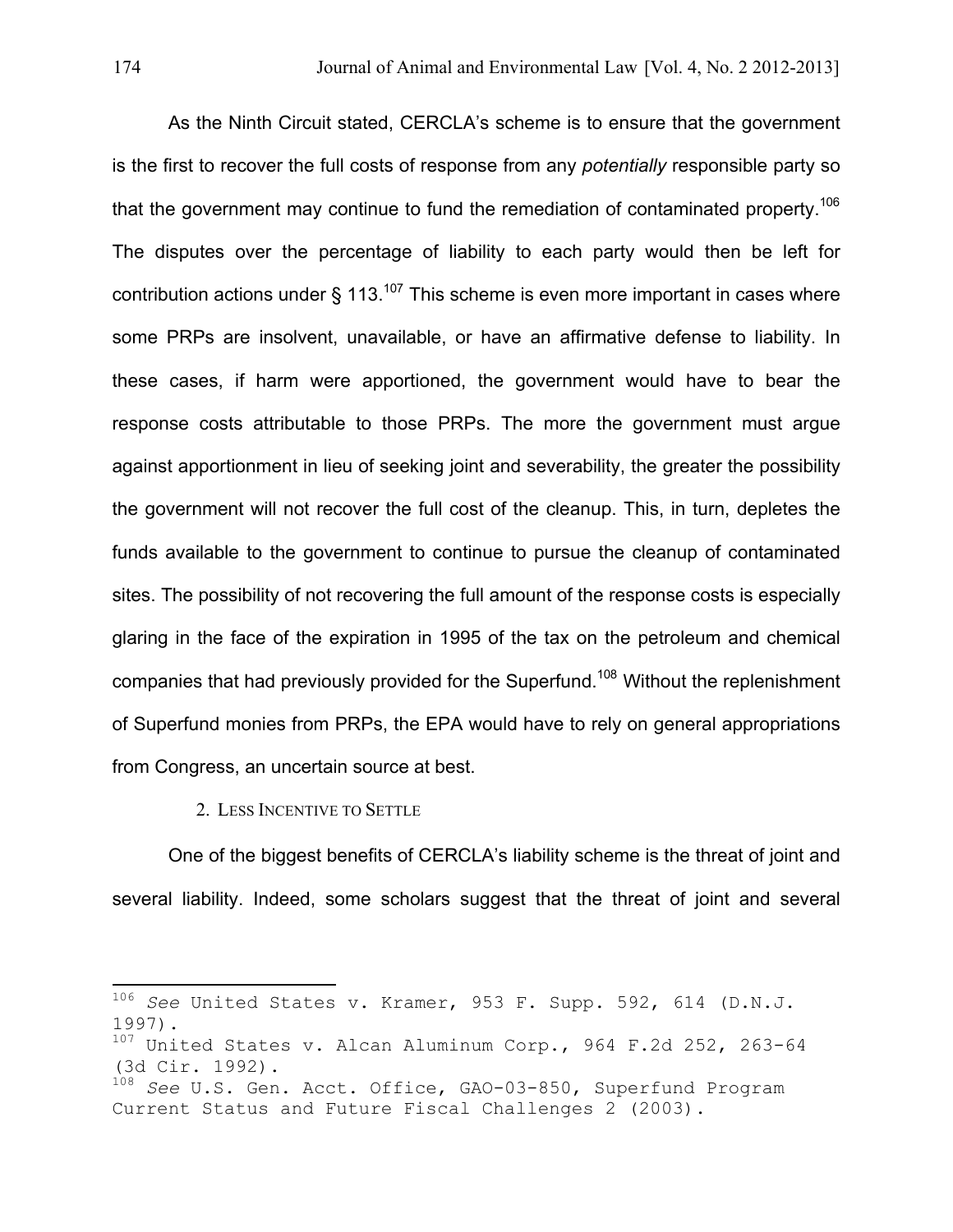liability is "indispensible to CERCLA's successful operation."<sup>109</sup> In response to contamination, CERCLA provides the EPA with three response options: (1) the EPA can cleanup the site and then institute cost recovery actions; (2) the EPA can order the PRP(s) to cleanup the site; and (3) the EPA can induce a settlement with or between PRPs.<sup>110</sup> Without cooperation from PRPs in the form of orders or settlements, the EPA would be forced to remediate the contaminated sites itself; something it does not have the funding to do. Congress recognized the importance of negotiated cleanups, both between PRPs and between the government and PRPs, when it included the settlement provisions in the Superfund Amendments and Reauthorization Act (SARA) of 1986.<sup>111</sup> The Report of the House Committee on Energy and Commerce stated:

This section established a series of provisions designed to encourage and facilitate negotiated private party cleanup of hazardous substances in those situations where negotiations have a realistic chance of success. The Committee believes that encouraging such negotiated cleanups will accelerate the rate of cleanup and reduce its expense by tapping the technical and financial resources of the private sector.<sup>112</sup>

Congress followed through on this intention by including § 113(f), which allows the EPA to offer rewards to PRPs who settle.<sup>113</sup> Section 113(f)(2) rewards PRPs who settle by prohibiting another party from seeking contribution from them.<sup>114</sup> Furthermore, § 113(f)(2) also provides that a settlement "does not discharge any of the other potentially

<sup>&</sup>lt;sup>109</sup> John M. Hyson, "Fairness" and Joint and Several Liability in *Government Cost Recovery Actions Under CERCLA*, 21 HARV. ENVTL. L. REV. 137, 144 (1997). <sup>110</sup> *Id.* at 144-45. <sup>111</sup> *Id.* at n. 31. 112 H.R. Rep. No. 99-253, pt. 1 at 100 (1985), *reprinted in* 1986 U.S.C.C.A.N. 2835, 2882. <sup>113</sup> *See* 42 U.S.C. § 9613(f)(2) (2010). <sup>114</sup> *Id.*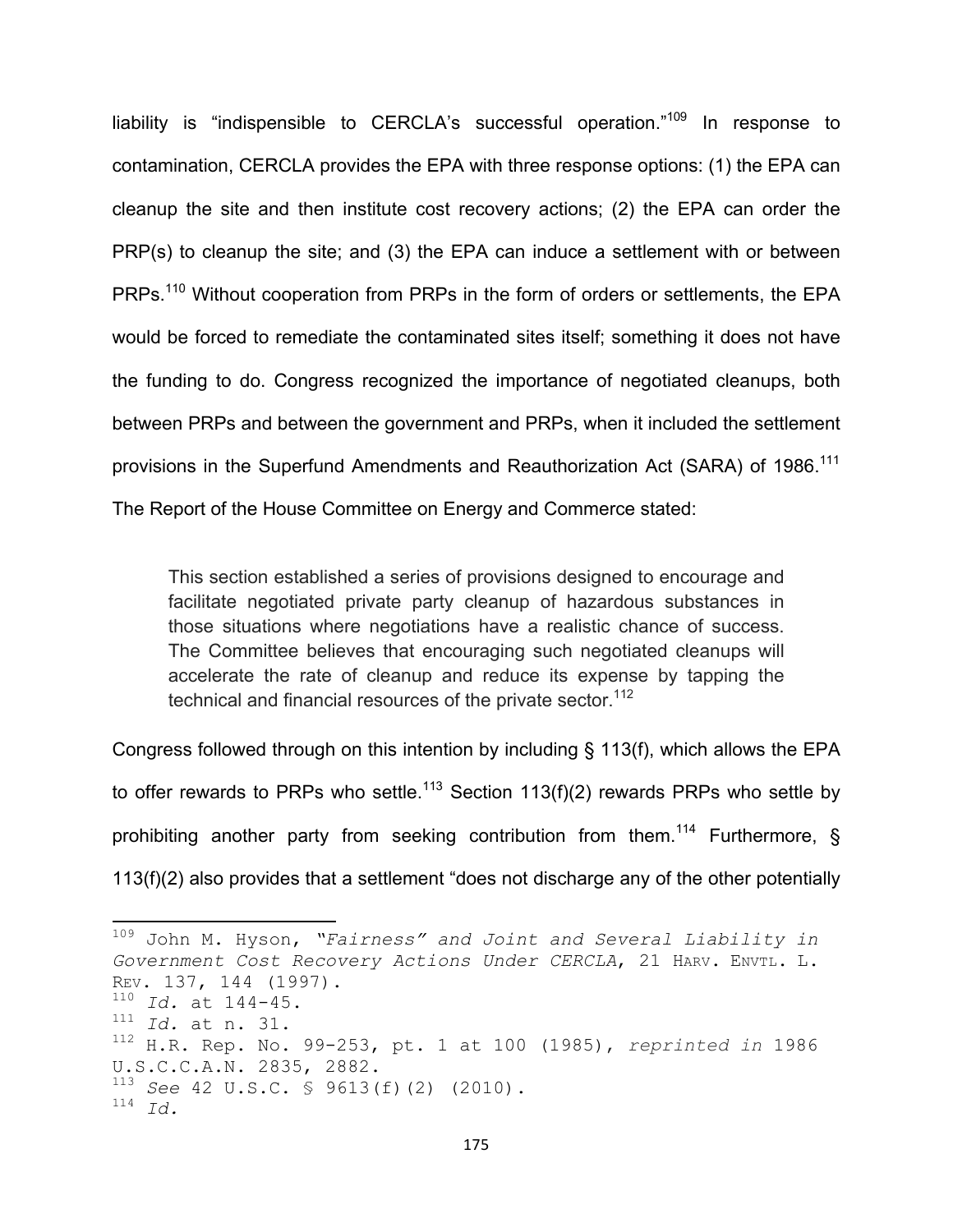liable persons unless its terms so provide, but it reduces the potential liability of the other by the amount of the settlement."<sup>115</sup> Thus, this section gives the EPA authority to settle with cooperating PRPs for less than the amount of their liability, while also insulating them from contribution claims from other PRPs who may face disproportionate liability.

For these settlements to be successful, the EPA must have the threat of joint and several liability at its disposal; for only when the stakes of litigation are high will PRPs look to avoid litigation.<sup>116</sup> When CERCLA works most effectively, the EPA is able to settle with PRPs in all three situations, thus avoiding lengthy and costly litigation that takes more Superfund money away from remediating contaminated sites. For this reason, it must be clear to PRPs that if they choose to challenge their joint and several liability, they will lose.

### 3. NEW DEFENSES TO JOINT AND SEVERAL LIABILITY

One of the unforeseeable consequences of apportioned liability is the signal it sends to PRPs; that is, it may be advantageous to challenge joint and several liability under CERCLA because there is no longer a strong presumption in favor of it. One potential way in which this may come to fruition is through the invocation of apportionment as a defense to a unilateral administrative order (UAO). Section 106 states that a PRP can avoid complying with a UAO if he has "sufficient cause."<sup>117</sup> While apportionment has been considered as a defense in § 107 cost recovery actions, it has not been tested in the courts as a defense against a UAO.

 $115$   $Id.$ 

 $^{116}$  The average cost of Superfund litigation has been calculated at \$30 million, although other estimations go as high as \$50 million. *See* Hyson, *supra* note 110 at 32.  $117$  42 U.S.C.  $$9606(b)(1)$  (2010).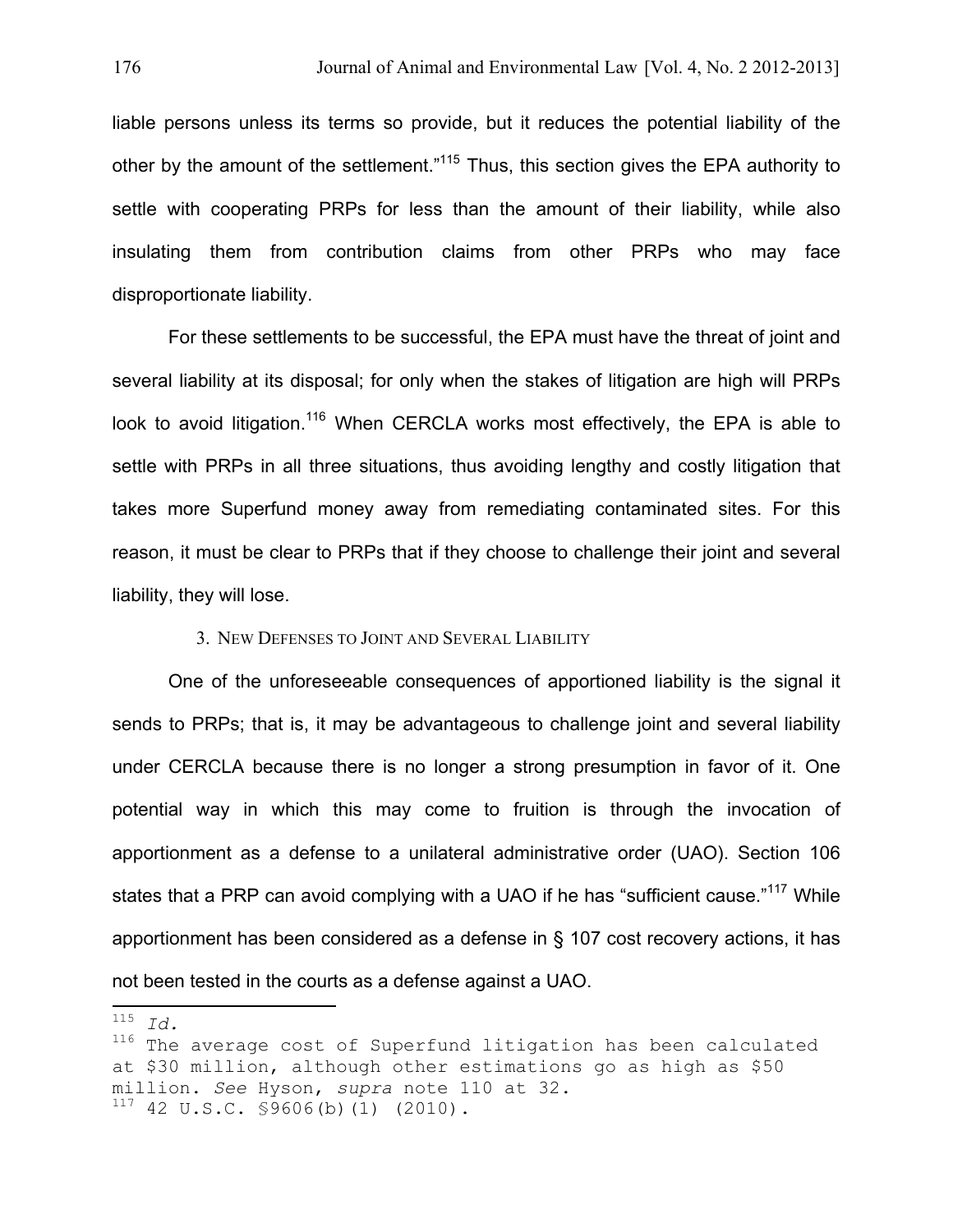The general standard for "sufficient cause" is that the party receiving the UAO must have a good faith belief that: (1) the party is not a liable party under CERCLA; (2) the government's order is inconsistent with the National Contingency Plan; and (3) the EPA's actions in issuing the order are arbitrary and capricious.<sup>118</sup> Based on the Supreme Court's expansive reading of apportionment in *Burlington Northern*, a case in which the PRP had a sufficiently strong argument for apportionment could give the PRP an objectively reasonable belief that he is not liable under CERCLA for some or all of the cleanup that he is being asked to fund. The PRP may then choose to not comply with the UAO based on his idea of "sufficient cause." Such a situation appears to have been considered by Congress during discussion of the CERCLA bill. Senator Robert Stafford (R-Vt.) said:

We intend that the phrase "sufficient cause" would encompass defenses such as the defense that the person who was the subject of the order was not the party responsible under the act for the release of the hazardous substance. It would certainly be unfair to assess punitive damages against a party who for good reason believed himself not to be the responsible party. For example, if there were, at the time of the order, substantial facts in question, or if the party subject to the order was not a substantial contributor to the release or the threatened release, no [sic] punitive damages should either not be assessed or should be reduced in the interest of the equity.<sup>119</sup>

Based on these comments, a small PRP may be able to avoid any CERCLA liability in a case where his contribution to the contamination is minimal compared to the whole.

Lastly, why would the courts allow PRPs to escape joint and several liability by invocation of an apportionment defense if the EPA could turn around and secure the

<sup>&</sup>lt;sup>118</sup> See General Elec. Co. v. Jackson, 595 F. Supp. 2d 8 (D.D.C. 2009).

<sup>119 126</sup> Cong. Rec. 30,986 (Nov. 24, 1980).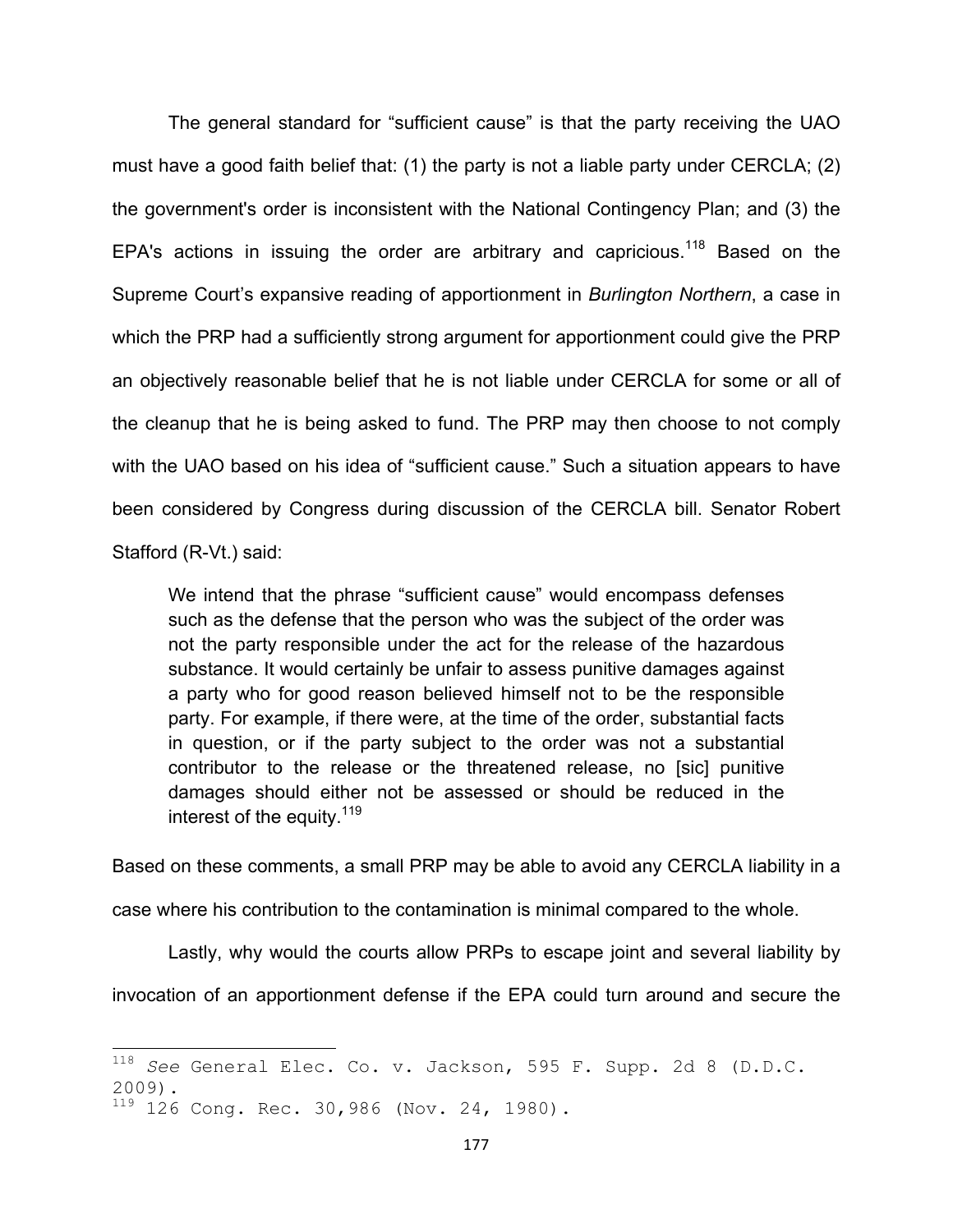same result using a UAO? This could be a great development for PRPs, as the penalties for non-compliance include treble damages and a \$25,000 fine per day.<sup>120</sup>

# 4. LESS DISINCENTIVE TO POLLUTE

Similar to the reasoning behind the incentive to settle, CERCLA's joint and several liability scheme provides a great incentive for companies to follow safe practices with their hazardous substances so as to avoid contamination and the resultant cost of remediation. With the potential for liability for the entire cost of a site remediation, companies will be more likely to develop procedures for dealing with hazardous substances (before and after contamination), train staff in the handling and disposal of hazardous substances, and cooperate with the EPA in order to avoid disproportionate liability.<sup>121</sup>

Overall, when the *Burlington Northern* court lowered the evidentiary bar necessary to show a reasonable basis for apportionment, it increased the likelihood that PRPs will argue apportionment as a defense to joint and several liability. This will negatively affect the CERCLA scheme as a whole by increasing the amount of funds expended on litigation, providing a disincentive to settle, and creating an incentive to challenge joint and several liability in other areas. Despite the *Burlington Northern* court potentially upsetting CERCLA's joint and several liability scheme, the district courts have held the line by distinguishing the case and continuing to impose joint and several liability.

<sup>!!!!!!!!!!!!!!!!!!!!!!!!!!!!!!!!!!!!!!!!!!!!!!!!!!!!!!!!!!!!</sup> <sup>120</sup> *Id.*

<sup>121</sup> Lauren Stiller Rikleen, *Negotiating Superfund Settlement Agreements*, 10 B.C. ENVTL. AFF. L. REV. 697, 697-98 (1983).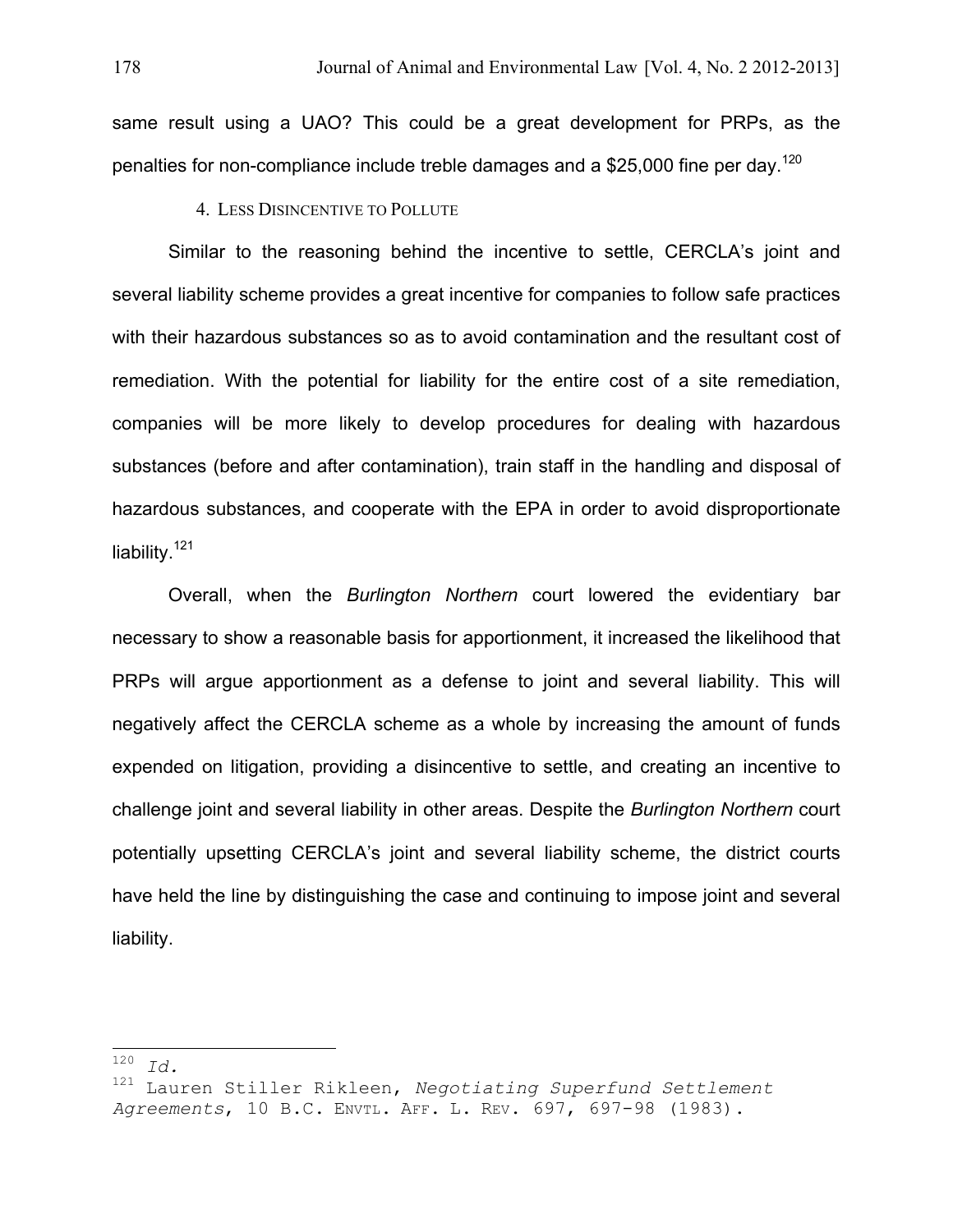### V. RECENT DEVELOPMENTS

Since the Court's decision in *Burlington Northern*, it appears that the lower courts are holding the line and refusing to apportion liability in such a way that the full cost of remediation is collected and orphan shares are not left behind to be added to the government's tab. For example, in *Ashley II of Charleston, LLC v. PCS Nitrogen, Inc*., 122 the U.S. District Court for the District of South Carolina held that liability for the cost of remediation at the contaminated site was not divisible.<sup>123</sup> In asking for reconsideration, PCS argued that the court's ruling was contrary to the Supreme Court's analysis in *Burlington Northern*. 124

PCS contended that the holding in *Burlington Northern* "cannot be separated from the facts of the case, which demonstrate 'beyond question' that only a 'rough calculation' is needed to prove divisibility."<sup>125</sup> While agreeing "with the basic premise that a rough calculation is all that is required to prove divisibility," $126$  the court stated that such a premise is only acceptable "so long as any rough calculation is a reasonable basis for apportioning harm."<sup>127</sup> The court concluded that PCS's rough calculation did not constitute a reasonable basis for apportioning harm because it only took into account the volume of contaminants released.<sup>128</sup> While PCS argued that this was exactly what the Supreme Court considered a reasonable basis for apportionment in *Burlington Northern*, the court in the instant case distinguished *Burlington Northern*

 $122$  Ashley II of Charleston, LLC v. PCS Nitrogen, Inc., 2011 WL 2119234 (D.S.C. May 27, 2011).<br> $123$   $77$ <sup>124</sup> *Id*. at 8. <sup>125</sup> *Id*. <sup>126</sup> *Id*. <sup>127</sup> *Id.* <sup>128</sup> *Id*.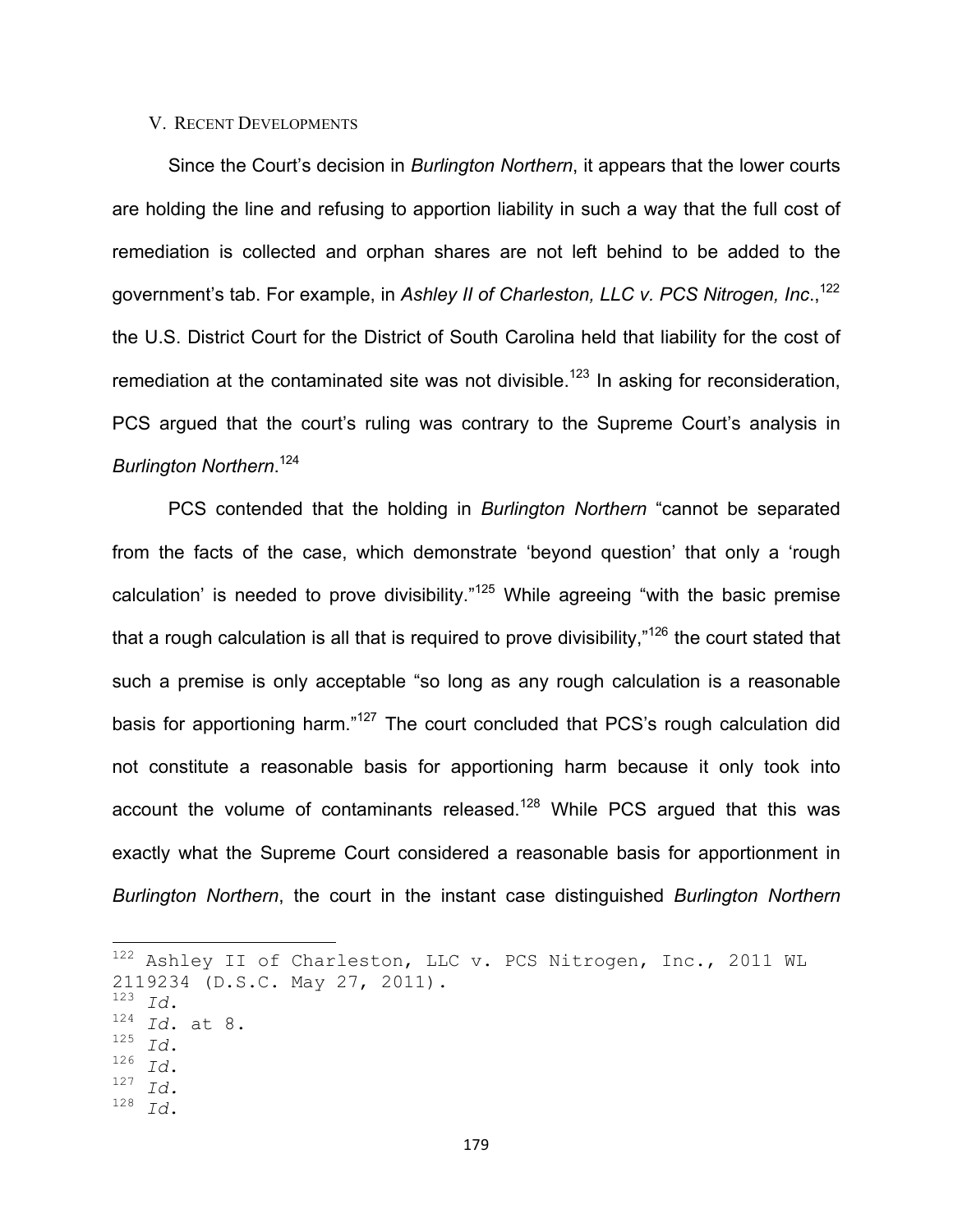based on the fact that "the record in this case makes clear that the spread of contamination through earth moving activities was a significant factor affecting the cost of the remediation while in *Burlington Northern*, there was no evidence that earth moving activities had significantly contributed to the extent of the contamination."<sup>129</sup> Therefore, because PCS did not consider the full range of factors contributing to the cost of remediation at the contaminated site, it did not advance a rough calculation that provided a reasonable basis for apportionment.<sup>130</sup>

Similarly, in *3000 E. Imperial LLC v. Robertshaw Controls Co*., 131 the court held that the defendant did not meet its burden of proving that harm was divisible and capable of apportionment.<sup>132</sup> In this case, the court reiterated that to prove harm is divisible and capable of apportionment, a defendant must do two things: (1) "identify and prove some definite proportion which can be used to apportion liability"<sup>133</sup> and (2) "provide evidence supporting a relationship between the proportion it has proposed and the amount of harm that is attributable to the defendant."<sup>134</sup> In this case, the defendant proposed two figures in an effort to establish that the harm was divisible:" the relative sizes of Area 1 and Area 2, and the number of years it owned the land."<sup>135</sup> The defendant correctly pointed out that these were the same figures the Supreme Court used to find the harm divisible in *Burlington Northern*. 136 However, the court distinguished *Burlington Northern* from the case at hand. The court stated that

 $\frac{129}{129}$  *Id.*  $\frac{130}{130}$  *Id.* 

<sup>131</sup> 3000 E. Imperial, LLC v. Robertshaw Controls Co., 2010 WL 5464296 (C.D. Cal. Dec. 29, 2010).<br> $132 \t77$ <sup>132</sup> *Id*. <sup>133</sup> *Id*. at 9. <sup>134</sup> *Id*.<br><sup>135</sup> *Id*. at 10. <sup>136</sup> *Id*.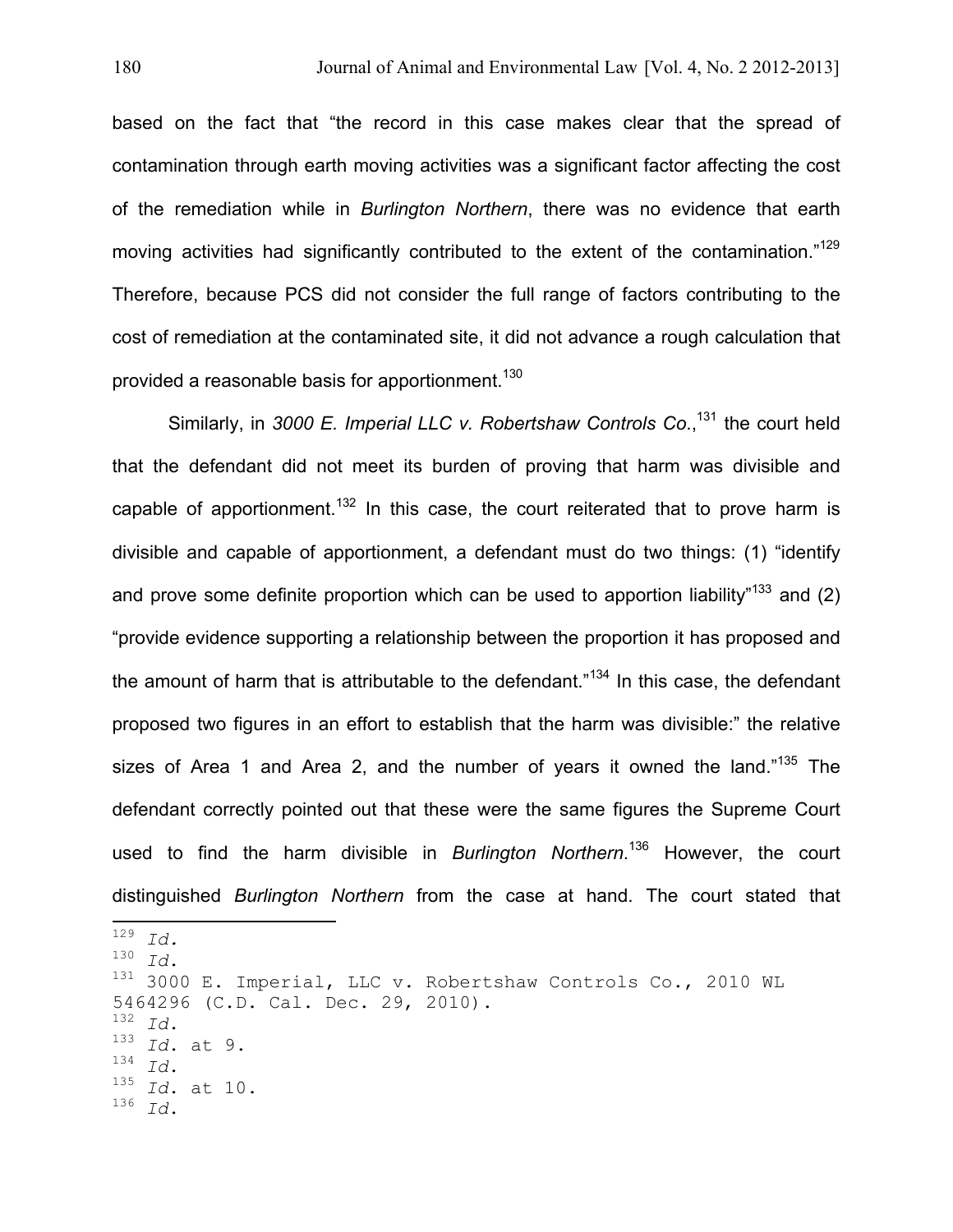"*Burlington* did not relieve Defendant from supporting its divisibility arguments with evidence that these figures bear a relationship to amount of harm it caused."<sup>137</sup> Rather, "the facts and reasoning of *Burlington* demonstrate that the Court was concerned with finding evidence to support a relationship between these figures and the amount of harm caused by the defendants . . . . "<sup>138</sup> The defendant first proposed using the sizes of Area 1 and Area 2 (the defendant's piece) as a basis for divisibility, which comprise 55% and 45% of the contaminated area respectively.<sup>139</sup> Based on these figures, the defendant argued that its liability should be limited to 45%, since there was no evidence the contaminants had been used on its piece.<sup>140</sup> The court disagreed, however, and found that unlike in *Burlington*, where the evidence showed the defendant's use of the land only contributed a small portion of the contamination, there was no evidence indicating defendant's proportion of the contamination in Area 2 relative to the other parties. 141

The defendant in this case also advocated using the number of years of its ownership as a basis for apportioning liability.<sup>142</sup> The tanks that were leaking contamination in this case were in the ground for  $67$  years.<sup>143</sup> Based on defendant's eight years of ownership, it argued its liability should be apportioned by 12%.<sup>144</sup> The court agreed such an apportionment might be reasonable provided there was some

- $\begin{array}{cc} 137 & \text{Id.} \\ 138 & \text{Id.} \\ 139 & \text{Id.} \end{array}$
- 
- $\begin{array}{cc} 139 & \text{Id.} \\ 140 & \text{Id.} \end{array}$
- 
- <sup>140</sup> *Id*.<br><sup>141</sup> *Id*.<br><sup>142</sup> *Id* at 11.<br><sup>143</sup> *Id*
- <sup>143</sup> *Id.*
- <sup>144</sup> *Id.*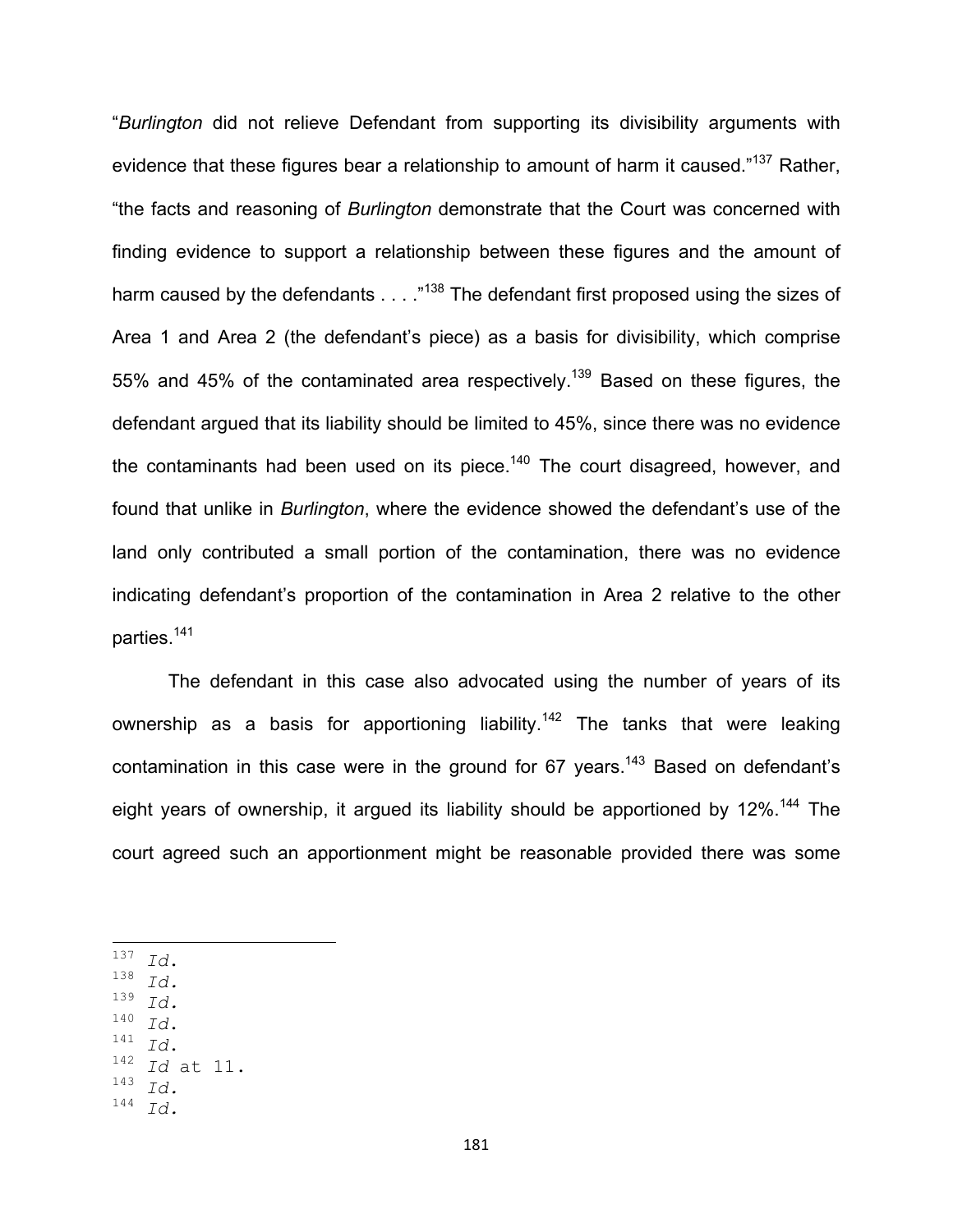evidence the tanks leaked at a constant rate for the 67 years they were in the ground.<sup>145</sup> Since there was no evidence this was the case, the court could not find that defendant was entitled to divisibility.<sup>146</sup> Because of the lack of evidence to substantiate defendant's two figures on which it bases divisibility, the court concluded the requisite relationship between the proposed figures and the amount of harm caused by the defendant was lacking in the defendant's argument.<sup>147</sup>

As these cases show, despite the Supreme Court lowering the evidentiary bar for showing a reasonable basis for apportionment and increasing the opportunities to avoid joint and several liability, the district courts have so far been hesitant to apply the principles of *Burlington Northern* that would eviscerate the ability of CERCLA to continue to reclaim the full cost of remediation. Rather than bowing to the Court's assertion that only a "rough calculation" is needed to prove divisibility, the district courts have made sure that PRPs prove the relationship between their figures alleging divisibility and the amount of harm caused by the defendants. Whether this trend will continue once these issues reach the higher courts is unclear but the decisions will be integral to the future viability of CERCLA.

## VI. CONCLUSION

Overall, in *Burlington Northern* the Supreme Court lowered the evidentiary bar that PRPs must hurdle in order to prove divisibility and apportionment are proper. In addition, the Court indicated divisibility and apportionment is a viable alternative to joint and several liability, a dangerous proposition for those concerned about the long term

<sup>145</sup> *Id.*  $\blacksquare$ 

<sup>146</sup> *Id*. <sup>147</sup> *Id*.